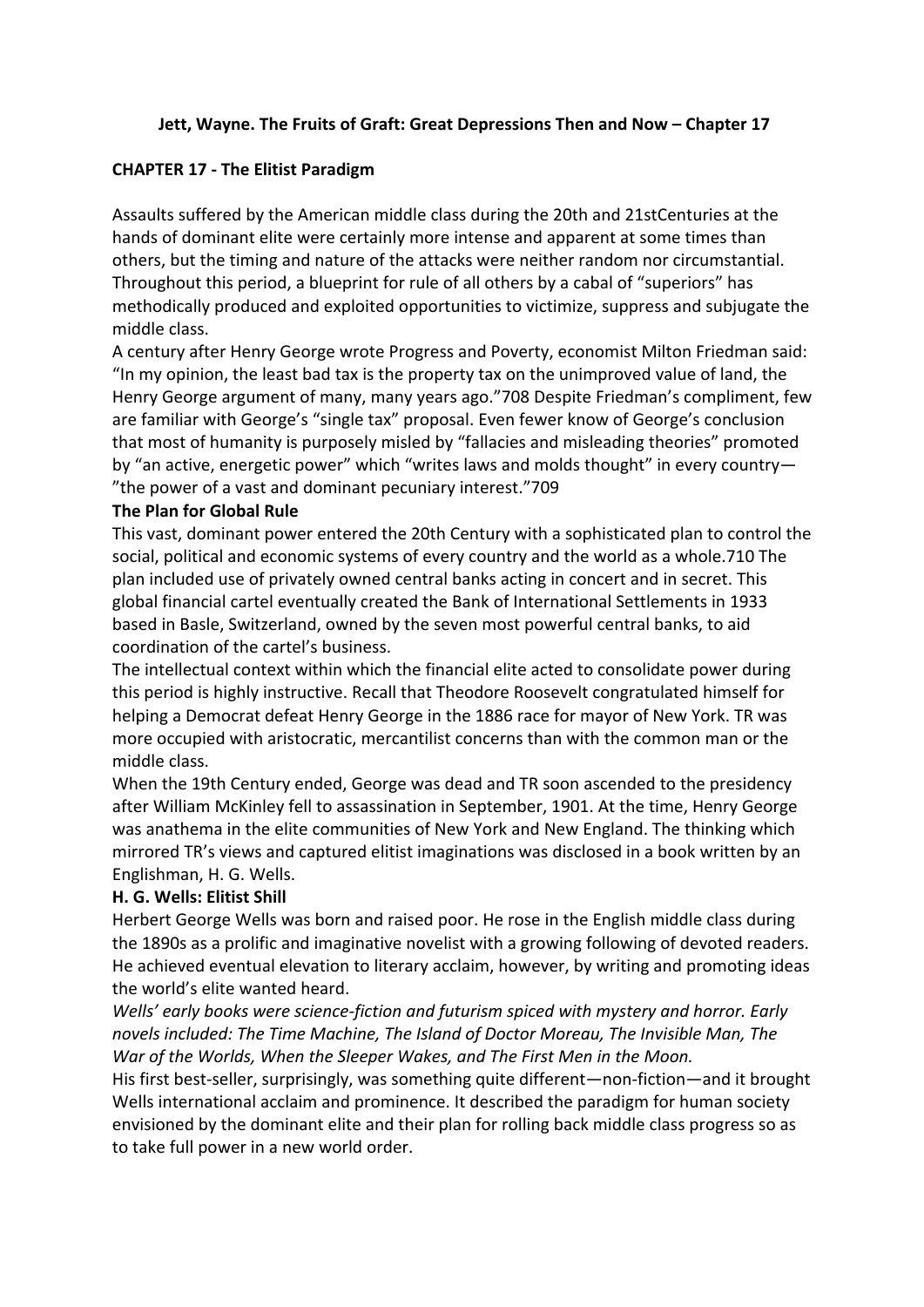His 1901 book Anticipations declared that, since the dawn of history, human society divided into only two classes until mechanization began in the mid-18th Century. The "most necessary" class was the "working cultivator, peasant, surf or slave" which provided "human machinery" to be directed and sometimes owned by a "superior class … bound usually by a point of honor not to toil…. [T]his simple scheme [of only two classes in society] was the universal organization of all but savage humanity as though it was a distinction residing in the nature of things."711

The "human stability" achieved by this "simple scheme" of two classes, Wells warned, was mortally threatened by "two inveterate enemies … innovation, and that secular increase in population security permits."712 Innovative mechanization, he said,

"[c]orrelated with … the appearance of great masses of population, having quite novel functions and relations in the social body, and together with this appearance such a suppression, curtailment, and modification of the older classes as to point to an entire disintegration of that system. The facies of the social fabric has changed, and … is still changing in a direction from which, without a total destruction and rebirth of that fabric, there can never be any return."713(Emphasis added.)

In other words, Wells direly advised that the vibrantly growing middle class rising out of the lower class had nearly routed the old two-class system. The ruling class could be revived and restored to its position of unchallenged power only by "total destruction" of the social fabric of Western civilization.

Karl Marx was no more hostile to the middle class than Wells, which is to say Marx was no more hostile to the middle class than the dominant elite were. And Marx was no more radical in inciting actions against society or in planning and implementing those actions than were Wells and the dominant elite.

Wells abhorred, mocked and derided the "striking" new "shareholder class" and "people who live upon ground rents."714 He heaped scorn upon those who supported themselves with a combination of investing and work "activities."715 He attributed meaningless lives to investors, who (he said) had "no need of strength or wisdom" and who shared no commonality which armed them to repel an attack on their interests.

Survival of the investor class would depend entirely, Wells wrote, on laws favoring its protection; otherwise, the investor class "will vanish as the mists of the morning before the sun."716 Lacking common interests and the will to safeguard them, the investor class would fall prey to those better able to influence government.

"At the opposite pole of the social scale" Wells described "a great number of people without either property or function" in both urban and rural districts—people who were "either criminal, immoral, parasitic or laboring … a multitude of people drifting down towards the abyss."717 He called the underclass "this bulky, irremovable excretion of vicious, helpless and pauper masses," which would persist until by sufficient foresight humanity "can prevent the birth of just the inadaptable, useless or merely unnecessary creatures in each generation."718

Having stated that "[t]hese two well-defined classes … acted and reacted upon each other … [t]hrough all the historical period,"719 Wells wandered into examination of "what constituted the middle class of the old order" and the "still profounder (sic) significance [of its] reconstruction and [its] vast proliferation."720 He blamed increasingly intense poverty upon "progress," upon social experimentation detrimental to the old order, and upon the new middle class. He did so without so much as citing, much less refuting, Henry George's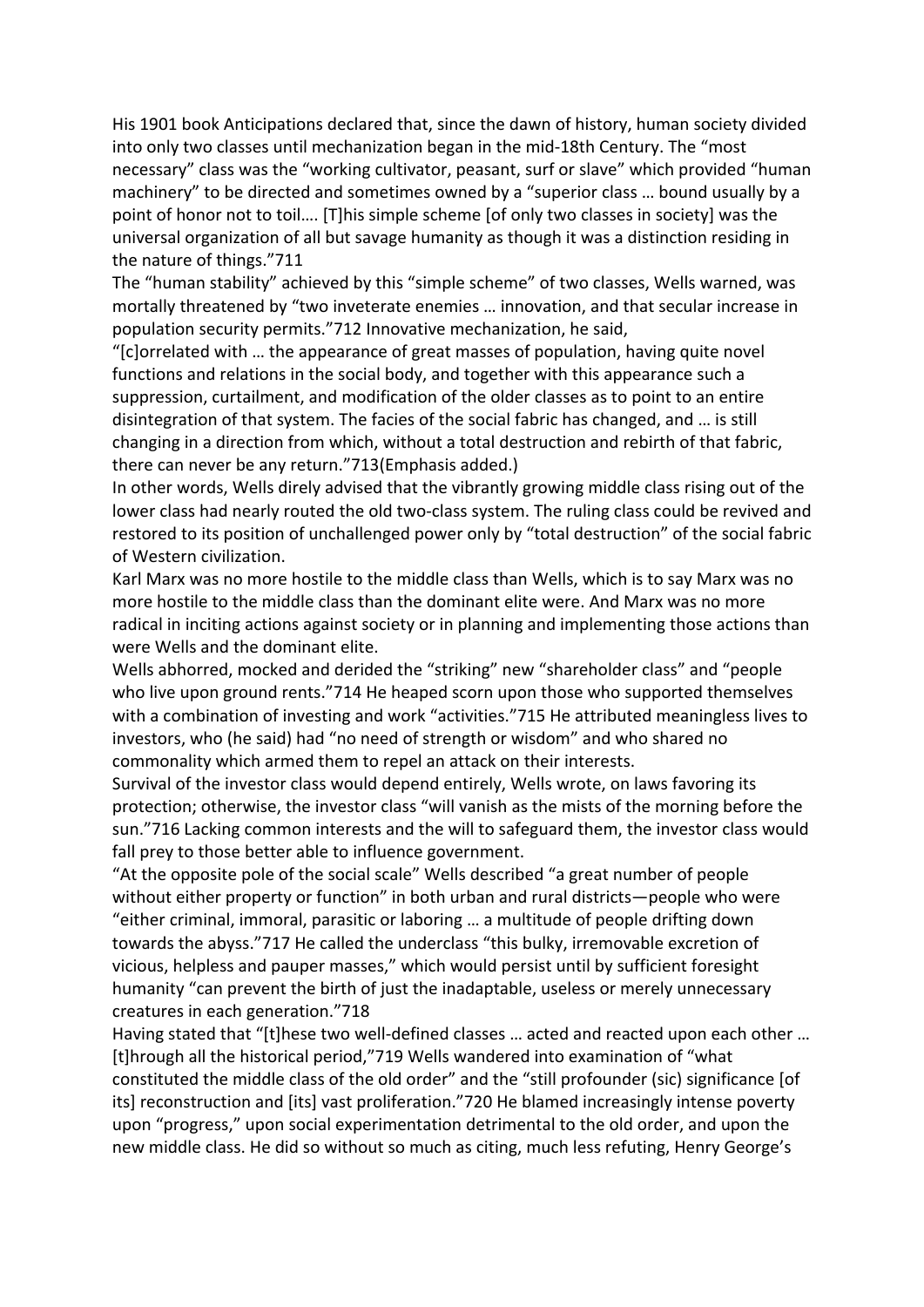widely acclaimed book, which was at the peak of its global popularity when Wells wrote Anticipations.

Thus, in presenting evidentiary support for his observations, in organization and persuasiveness of rational argument, in the quality of his prose and most certainly in his level of empathy for humanity, Wells fell far short of standards set by George's Progress and Poverty.

Anticipations was, above all, aggressively elitist. To categorize its nature in a few words, however, risks stooping to name-calling. Suffice it to say Wells' discourse in the book rarely, if ever, rose above the repulsive and grotesque. But elitists on both sides of the Atlantic chose Wells, not George, as an icon of their thinking during the first half of the 20th Century. And Wells, not George, was embraced as adviser and confidant of U.S. presidents. Summarily, here is a recount of ideas Wells espoused.

- He accused the middle class of imposing "dictatorship" on the superior class of society.
- He detested human population growth, market competition ("the region of scramble"), capitalism, democracy (the electorate was "the gray")721 and the U.S. Constitution.
- He railed against the "idle, parasitic rich" (his description of the upper-middle class) and those with inherited wealth who lived harmoniously or benevolently with the rest of society.
- He urged the "competent" elite to take charge of human society with an aggressive social agenda.
- *He insisted that improved living standards produce "increase in population," which he called "the greatest evil in life."*
- *He forecast that by the year 2000 the "ascendant or dominant nation" would be the one "that most resolutely picks over, educates, sterilizes, exports or poisons its people of the abyss …" and "that by … death duties and the like, contrives to expropriate and extinguish incompetent rich families…."722*
- "[W]hether violently as a revolution or quietly and slowly, this gray confusion that is democracy must pass away inevitably … into the higher stage … the world-state of the coming years."723
- Book publishing is a public concern which should be done, not by private men working for profit or by "a government of 'the gray,'" but by "intelligently critical men … of the new republic."724
- He advocated, though it involved "elements of technical treason," that the superior class and even prominent officials of existing governments join in "a new republic as a sort of outspoken secret society" comprised of "a confluent system of trust-owned business organisms … universities and reorganized military and naval services [which] may ... presently begin ... behaving like a state."725
- "[T]he new republic … will not rest … at an indirect control…. There will be a time when the new republic will find itself ready to arrive, when the theory has been worked out … [a]nd it will arrive … [with no] life or strength … left in the old order to prevent this new order beginning."726
- God does not impose a moral code upon humans, "our business is with only so much of His purpose as centres (sic) on our individual wills," and mankind must, as a matter of faith, "reconstruct our ethics … if the universe is non-ethical by our present standards."727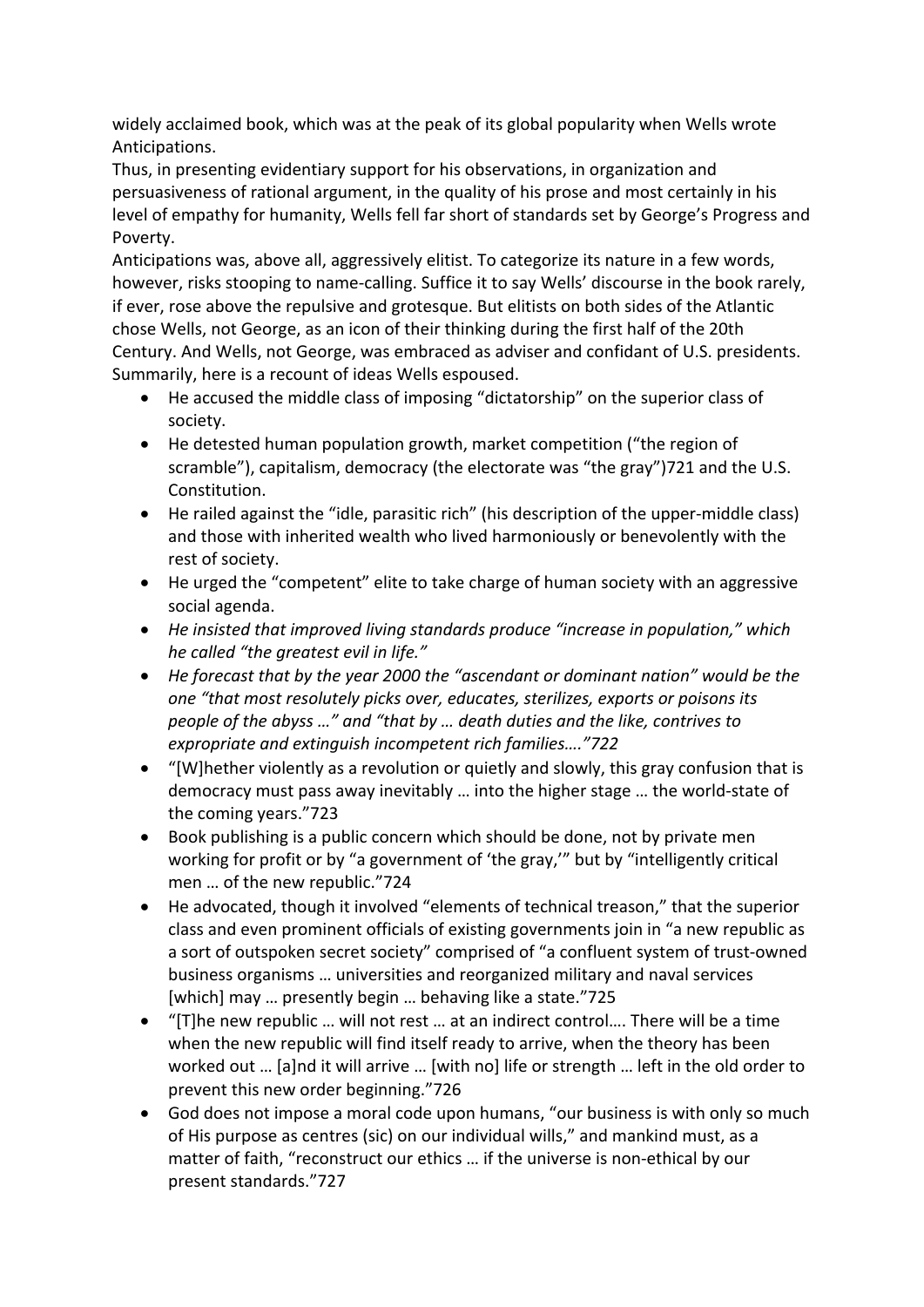- Malthus' Essay on Population was the most "shattering book" in history, as it opened doors to making "apparent that whole masses of human population are … inferior in their claim upon the future [and] they cannot be given opportunities or trusted with power the way superior peoples are trusted…. To give them equality is to sink to their level, to protect and cherish them is to be swamped in their fecundity."728
- Ethics of the new republic would "hold life to be a privilege," eugenics would guide policy governing birth and death, and death would be imposed "with little pity and less benevolence."729
- "[T]hose swarms of black, and brown, and dirty-white, and yellow people, who do not come into the new needs of efficiency … they will have to go."730
- "[W]hile … deciding [the fate of] the swarming inferiority of the abyss, and developing the morality and education system of the future … the emergent new republic will be attacking that mass of irresponsible property that is so unavoidable and so threatening under present conditions … [with a] scheme of death duties and heavy graduated taxes upon irresponsible incomes…."731

Convince yourself that God's purpose is served by your own exercise of unfettered free will, according to Wells, and you can be a master of the universe. You may then join with others of like mind to exterminate or otherwise dispose of as many human lives as you choose without penalty of morality, ethics or law of the state. Acolytes of this "Mongolian candidate" mindset embody the specter which has stalked ordinary Americans from the shadows generation after generation before and since Wells wrote.

The premise that Wells would give birth to this full-blown ideology ab initio from within his own being based upon his middle class life experiences is, on its face, completely counterintuitive. Almost certainly, the worldview Wells espoused was communicated to him by operatives of the dominant elite, much as hedge fund managers of the 21st Century anonymously "source" innumerable media reports and books.

The elitist blueprint injected into Wells' energetic mind combined with his prolific pen and personal appetites to produce his books and lectures. In his meetings with the Roosevelts, Stalin and intermediaries of the dominant elite, Wells absorbed their dominant elitist concepts and agenda more than he imparted his ideas to them.

A monstrous specter already stalked Americans when Wells wrote—his Anticipations merely comprised its shadow. Life in America has been more "solitary, poor, nasty, brutish, and short"732 because this specter, embodied in sinister figures, assaults the poor and middle classes by deliberate, comprehensive design. Power is evident in nearly total concealment of the specter's very existence, as its members deliver blow after blow under guise of good intentions—and always looting, looting, looting.

A republic honestly representing its people would reject totally Wells' ideology and drive its carrier from the halls of influence. But that is not how Wells and ideas he promoted were treated in the U.S.

# **Wells and the Presidents**

After publication of Anticipations, Theodore Roosevelt invited Wells to the White House for discussions. Following his public audience with TR, Wells enthused that Teddy was, indeed, the human demigod he envisioned as embodying "the creative will in man."

Years before Anticipations, Woodrow Wilson was already one of those described by Wells as "intelligently critical men of the new republic." As U.S. president during 1913-1920, Wilson scored significant goals of the secret society promoted by Wells. Of course, creation of a private central bank for the U.S. was the top priority of the dominant elite, and Wilson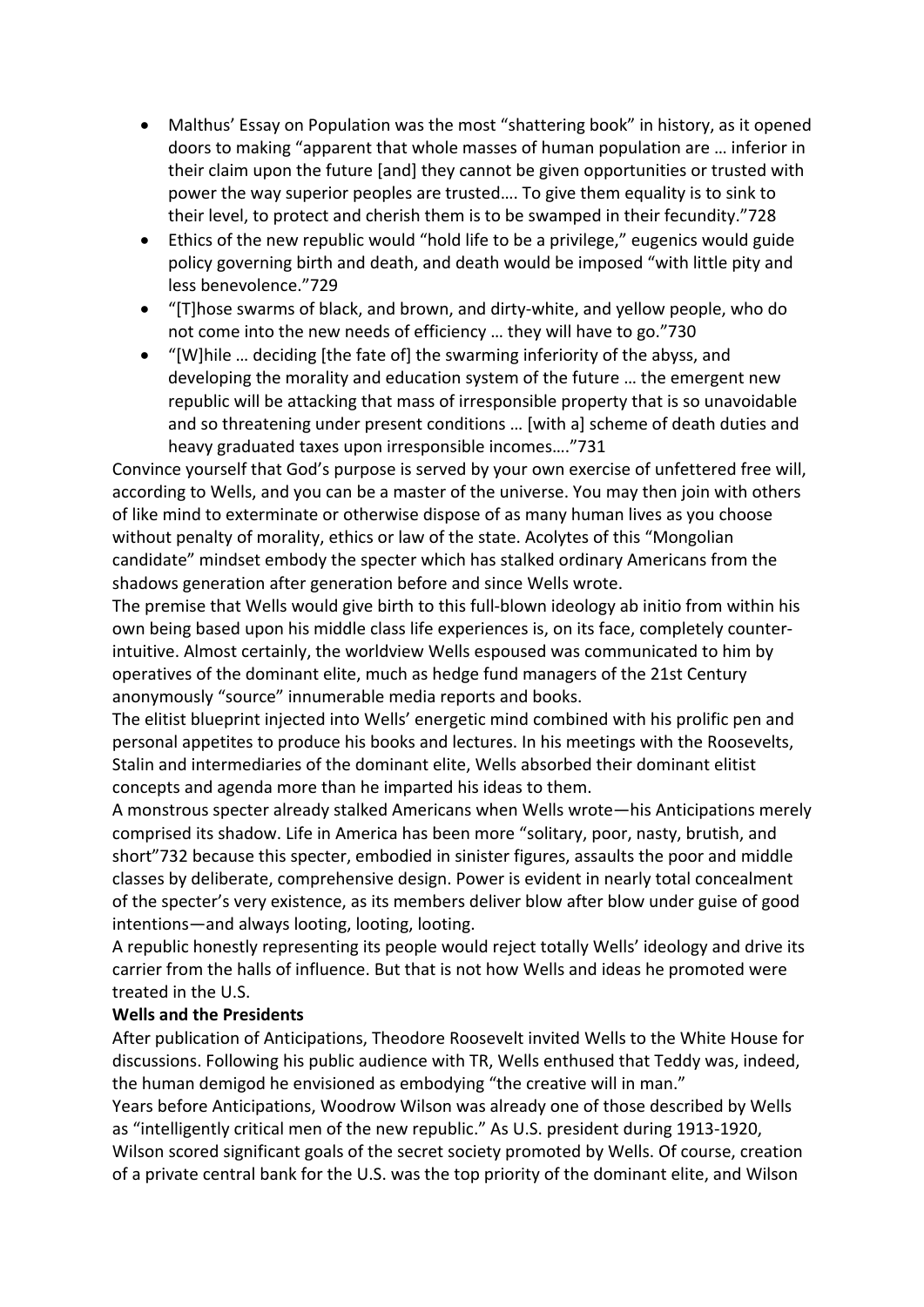delivered the Federal Reserve System in 1913. The "heavy graduated tax on irresponsible incomes" Wells promoted as the best weapon to attack the upper-middle class also became federal law with Wilson's signature in 1913. "Death duties" became law for the first time in 1916 when Wilson signed into law the first federal tax on "estates."

Wells met also with Harding and Hoover (not with Coolidge), but he reserved for Franklin Roosevelt his highest praise for any U.S. president. Wells met with Franklin and Eleanor Roosevelt, and with the president's Brain Trust, in 1934. Afterwards, Wells wrote that both Franklin and Eleanor were "unlimited people, entirely modern in the openness of their minds and the logic of their actions."733 He said Franklin was "continually revolutionary in the new way without ever provoking a stark revolutionary crisis." Wells visited Roosevelt in the White House twice more by October, 1937—extraordinary access for a foreign intellectual in a time of nationalistic isolation.

In Franklin Roosevelt, Wells saw "'the most effective transmitting instrument possible for the coming of the new world order,' and in Brain Trusters Raymond Moley, Felix Frankfurter, and Rex Tugwell, Wells found the nucleus of the new elite, those who were destined to take full power in time."734 This outcome was at least temporarily averted when Roosevelt failed to anticipate his own mortality and placed a middle class politician, Harry Truman, on his presidential ticket to gain his fourth term election.

Truman promptly fired Roosevelt protégé Nelson A. Rockefeller from his post at the State Department. But he also endorsed one-world government in June, 1945, shortly after becoming president. Truman and other presidents who followed him, to one extent or another, advanced the elitist scheme for a "new republic" world oligarchy of the nature described by Wells and entrenched by Theodore Roosevelt, Woodrow Wilson and Franklin Roosevelt.

#### **Defeating the Middle Class**

Why Wells promoted anti-democratic and anti-capitalist views is plain enough. Democracy and capitalism are tools of the poor and middle class to dig for political influence and economic success. The objective of the "new republic" described by Wells was and is success of the elite—in fact, domination by the "superior class"—over the middle class and the poor.

Somewhat more subtle was Wells' attempt to gain support for the elitist agenda by falsely blaming the middle class for burgeoning numbers of poor which accompanied the onset of mechanization in the mid-18th Century. This charge was false in two important respects. First, middle class prosperity reduced the number of poor two ways. Prosperous people had lower birth rates per capita compared to the poor, and those born in poverty had opportunities to escape into prosperity by being industrious.

The second false aspect of blaming the middle class for growing poverty was Wells' motive for doing so. Wells' elitist sponsors were more alarmed by the growing middle class than by increasing numbers of poor. The middle class already competed with the elite for financial wealth and political influence. The middle class threatened to make the ideal "government of laws and not of men" a reality.

In coupling middle class prosperity with the perceived evil of unrestrained population growth, Wells aimed to inflame passions of the "irresponsible wealthy." More of them were needed in the vanguard of "competent" to advance the semi-secret "new republic." The Roosevelts saw Wells as one of those "competents" and gave him direction. Wells understood FDR and Eleanor were near the top echelon of the "new republic" or he would not have showered the president and first lady with accolades after his conversations with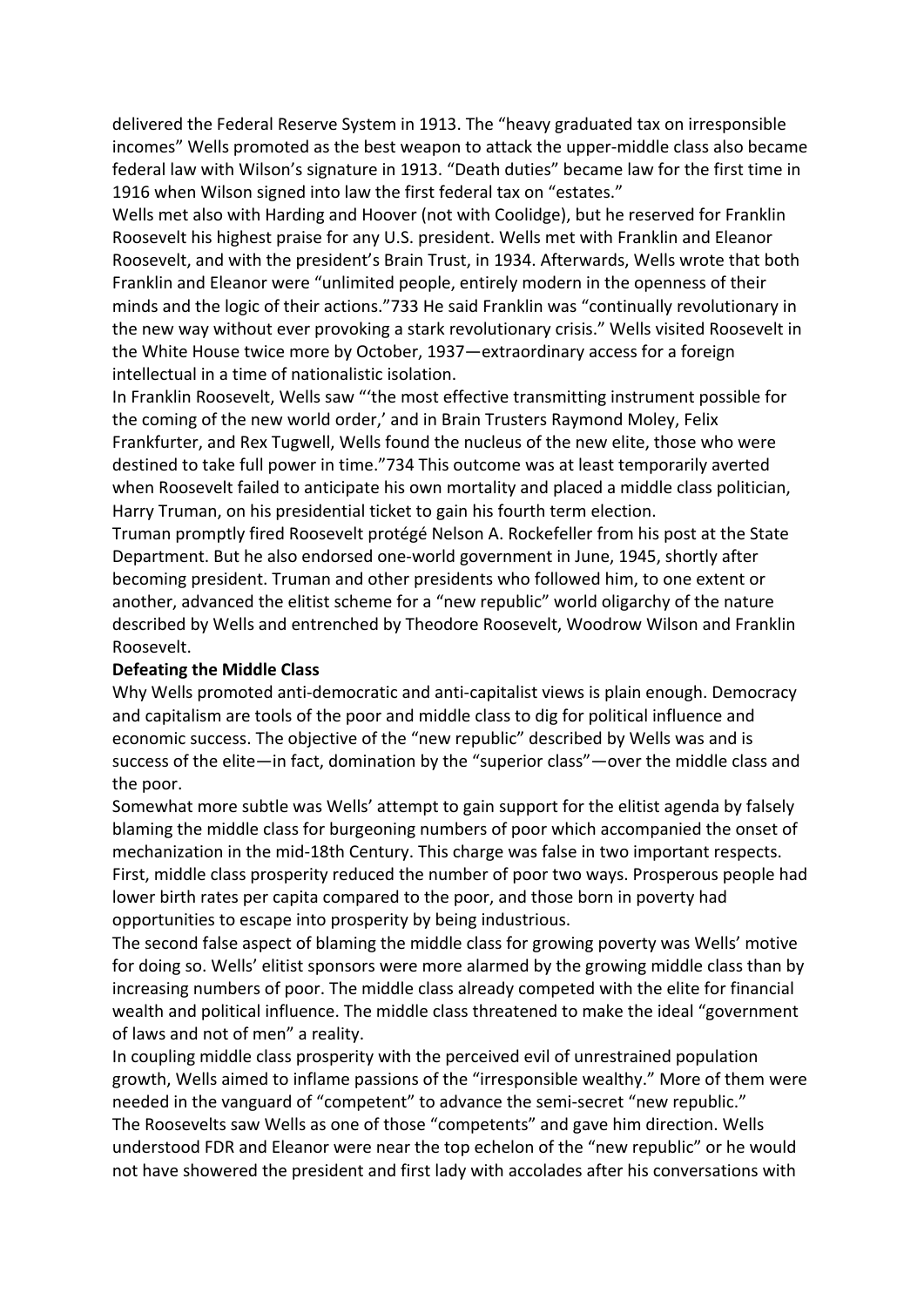them and the Brain Trust. This explains Wells access to the White House and the Brain Trust. Also, praise from this British literary icon played as a stamp of international approval of FDR during times the president was acting as isolationist and nationalist.

The blueprint of elitist thought propagandized by Wells has much to answer for the nightmarish adventures which swept across the world in the first half of the 20th Century. Regimes which espoused it committed aggressions against their own populations and others. America herself was blemished badly by those who drove the phenomenon.

### **The Paramount Mercantilist Motive**

Although population growth control is a primary motive of those who exert "active, energetic power" to write laws and mold opinions, it is not their paramount motive. Behind this great power is a "vast and dominant… pecuniary interest," meaning their overriding motive is material gain.735For the dominant elite, accretions to capital come from financial designs assisted by government power, not from labor or production. The dominant elite want more money, so they covet additional influence over government power which pours more capital into their coffers. Influence begets money, and money begets influence. Unlike capital production in free markets, influence on government is a zero-sum game. If the middle class gains influence in the political arena, those gains mean elitists or the poor lose influence proportionately. Therefore, a primary objective of dominant elitists is to reduce middle class influence over government policies. This is synergistic with adding to elitist capital with government help. Population growth control fits nicely into the same quiver.

Ever-greater accretions to capital, domination of governments, defeat of the middle class and population growth control broadly comprise the elitist paradigm. The dominant elite pressure every aspect of American society to shape it to fit this blueprint.

Central banks appear to wield great power in all matters financial; elite media build that image for them. This in itself is an important function of central banks, as it distracts attention from those actually making decisions. Central banks and their officials are not the dominant elite. From the beginning, central banks have been the property, the instruments, the functionaries, the vassals of the true dominant elite, who control the international banks.736

Among the fallacious ideas spread to mislead and confuse the middle class is the notion that the power and influence of the financial elite were destroyed in about 1930 by their insistence upon the gold standard and by the ability of industry to finance itself from profits.737 This was utterly false in its fundamental premise. The financial elite increased their power, influence and capital immensely before and during the Great Depression. As already shown, the Great Depression did not result from "steady deflation"738 inherent in the gold standard or from Federal Reserve mismanagement. Neither did the Roosevelt administration "follow an unorthodox financial program of inflation," as has been reported,739 although FDR's devaluation of the dollar and gold-buying misled some. Financial elite tell historians enough to get their version of reality into authoritative print, but not the truth about the power they wielded in bringing the Great Depression to America and the world.

Dominant elite have always controlled the Federal Reserve. In 1971, they greatly increased their power over financial markets and the economy by obtaining President Nixon's executive order giving the Fed discretion to manipulate the dollar's value and to control domestic interest rates. This power has been used to redistribute capital created by the middle class to the financial elite. Throughout the 20th Century and more than ever in the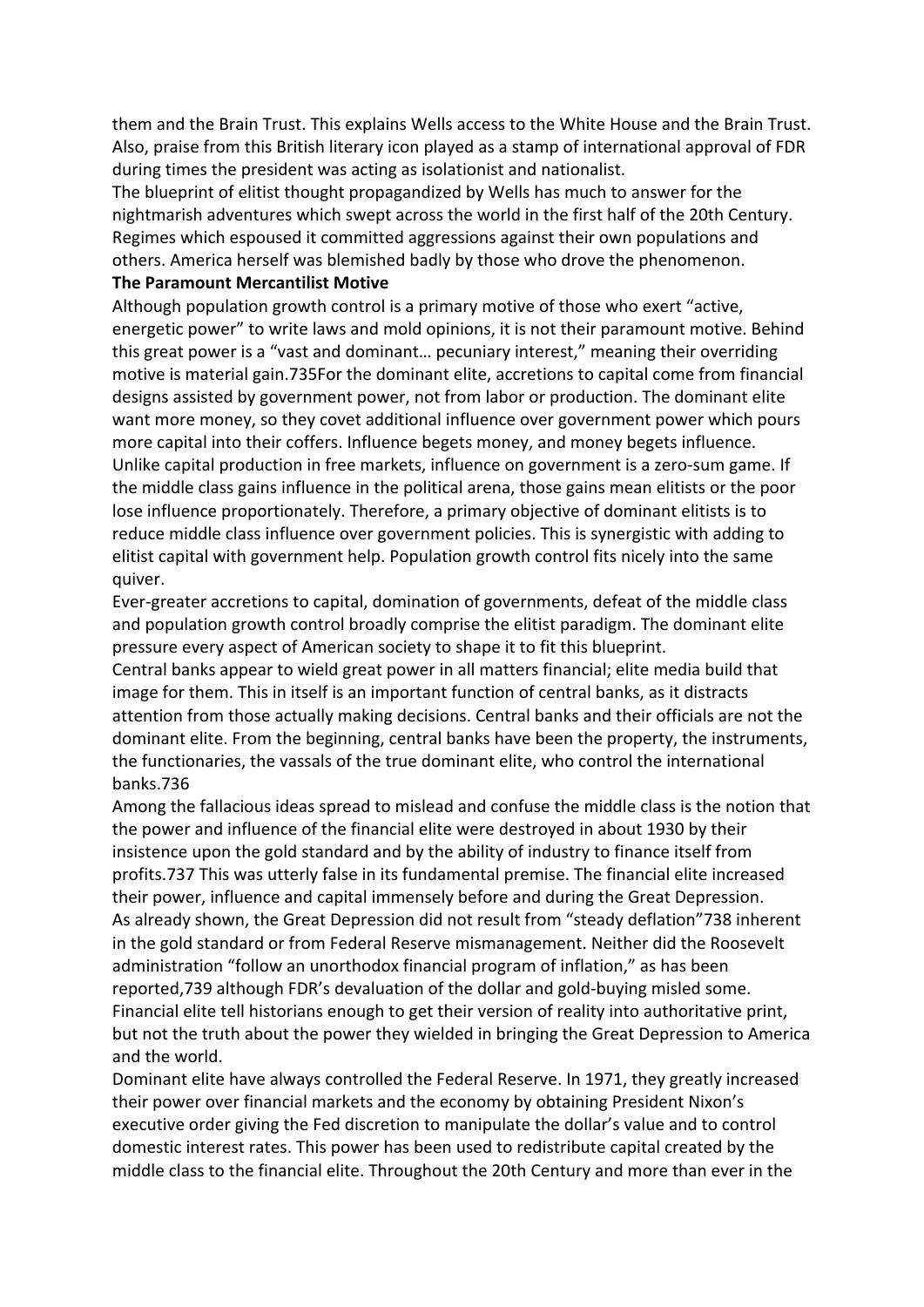first decade of the 21st, the Federal Reserve has played the role conceived for central banks before it was created: to preside as feudal lords of civilization, dominating government by controlling access to loans, manipulating foreign exchange rates and economic performance, and compromising pliable politicians and intellectuals.

#### **The Broader Agenda**

The most heavily entrenched weapon of the dominant elite against the middle class is the federal tax system consisting primarily of the income tax, payroll taxes and the estate/gift taxes. No doubt should remain that these taxes were planned to weaken and destroy the middle class, as Wells divulged both motive and scheme a dozen years before the federal income tax was enacted. The tax on earned income of working people funds growth of the envisioned elitist-controlled leviathan state. Social security, Medicare and unemployment taxes are re-directed to general budget uses, while preventing self-sufficiency and wise investment for future needs. Death taxes require each new generation of producers to begin with little or no capital.

In 2010, the dominant elite continued to act as aggressively as Wells argued they should a century earlier. During the intervening years, the dominant elite attacked society's most productive individuals, the upper middle class, with the federal tax system's highest rates on earned income. They bought votes from the poor with welfare benefits paid with tax revenues collected from the middle class. High tax rates on earned income left large capital holdings unmolested, especially tax-exempt trusts and foundations. The dominant elite held sufficient capital in tax-exempt assets such as municipal bonds so their non-taxable income was sufficient to cover consumption. Capital gains could be deferred, taken off-shore or taxed at lower rates. Some elite simply ignored tax obligations, apparently confident the Internal Revenue Service would not disturb them.

Poor quality public education for middle class children debilitates their capabilities to compete with the elite in business and in politics. Teachers' unions unwittingly serve the elitist cause, sacrificing interests of their own children and students. They oppose curriculum rigor and competition among schools, especially vouchers which enable parents to take an assigned portion of tax funds for use as tuition in private schools. Simultaneously, elitist academic institutions attract the middle class' brightest youth as measured by IQ testing and acculturate them to serve elitist interests.

Environmental policy is imaginatively designed to serve all three major tentacles of the elitist paradigm. Cap-and-trade legislation, for example, enables dominant elite to siphon profits from industrial production and deposit them in their own coffers. Endangered species laws divert precious fresh water supplies from food production and waste it in the ocean under guise of enhancing habitat for fish said to be hard to find. This is more effective in preventing food production, and thus is more dangerously anti-social, than was FDR's farm bill which required destruction of six million piglets in 1933.

Making food more expensive and scarce, by nature, seeks to reverse population growth as it impoverishes and starves the populace. The U.S. government paid for corn to be converted to ethanol alcohol for use as energy, which hit the middle class in three hurtful ways. The price of the most important foodstuff of Central and South America, not to mention the U.S., was sharply increased, causing hunger and starvation. The cost of turning corn into ethanol was subsidized with taxes taken from the middle class. Higher food costs, higher taxes and reduced access to cheap energy from crude oil yielded a lower standard of living and pushed more from the middle class into poverty.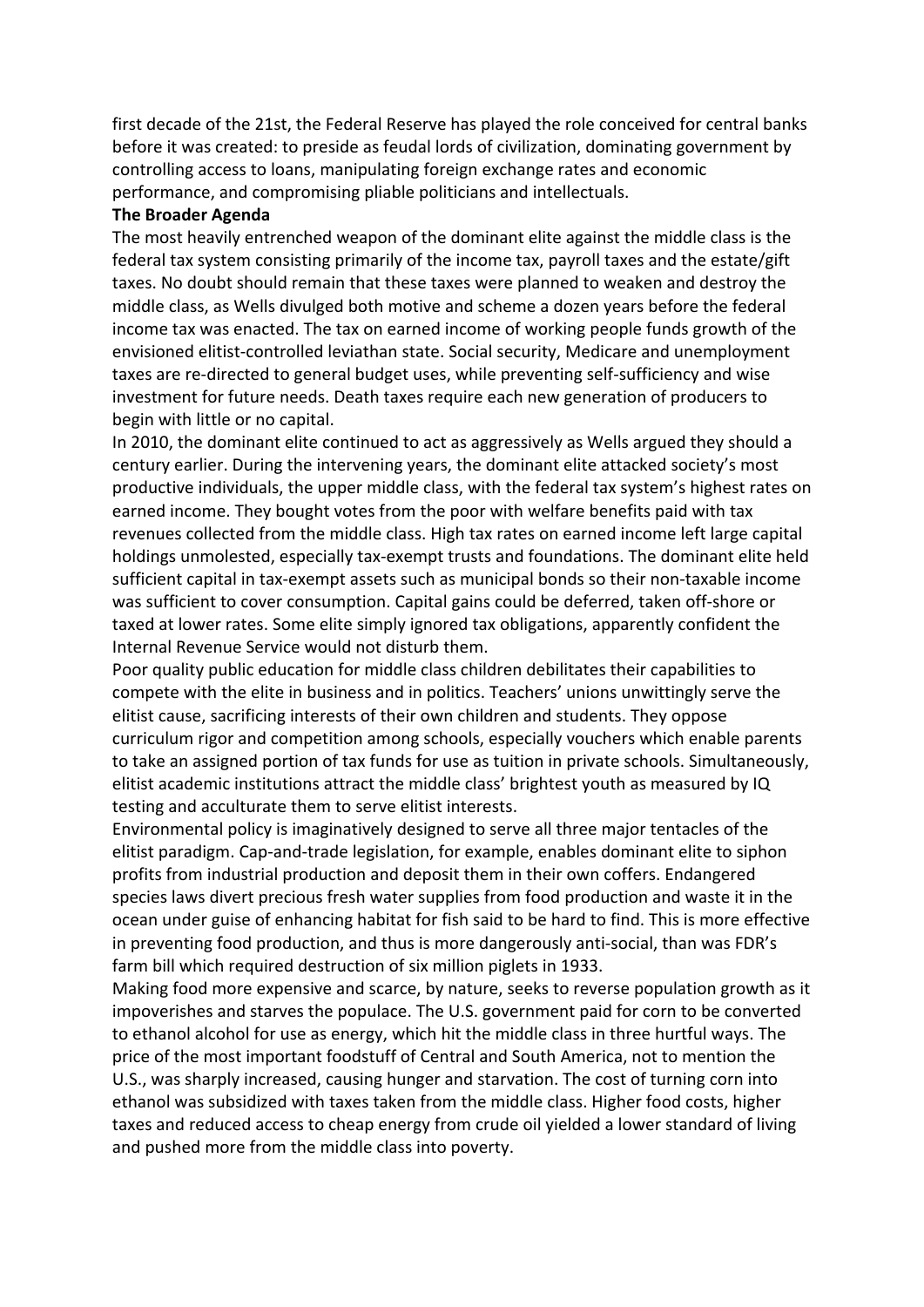Environmentalism publicly espoused a minimal human footprint on the Earth, but its true target was middle class prosperity. Cash for Clunkers in 2009 used middle class tax revenues (borrowed entirely from future generations) to destroy operational cars. The program denied many lower and middle class Americans access to affordable transportation. Capand-trade and carbon tax legislation would control all sources and uses of energy and all emissions of carbon dioxide. If signed into law, those bills were designed to reduce U.S. production, transfer trillions to the elite through the capital markets and impoverish the middle class overnight.

Wells' "people of the abyss" emit carbon dioxide, as do all living animals. Some animals, including dairy cows and beef cattle, were already on the "cap-and-trade" hit list in 2009. Cap-and-trade legislation was, in fact, highly relevant to elitist aims to subjugate the middle class and to control population growth. The same was true of healthcare legislation debated in Congress and across the U.S.

Cap-and-trade and healthcare were major items on President Obama's legislative agenda in 2009 and 2010, right behind the immediate big-spending "economic stimulus" bill. Cap-andtrade slid behind healthcare because significantly higher energy costs were too obviously counter-productive during economic recession and high unemployment. Democratic leadership rammed the Obama-care bill of 2,000 pages through Senate and House votes without time even to read its provisions, much less to debate them fully.

Public opposition to the bill was intense across the country despite promises by Obama and Democratic leadership that the wholesale restructuring of healthcare services would reduce expenses of government and individuals. Republicans in Congress unanimously opposed the federal takeover of healthcare, and were joined by all Republican governors and some Democratic governors.

Obama's big move towards nationalized health care passed Congress by the narrowest margins, with the maximum number of Democrats opting to vote against it so they might save their political careers in the ensuing 2010 elections. Their leaders followed the dictate of the dominant elite, who had savored control of access to healthcare by middle class and poor for more than a century. This time they would not be denied, even if it meant losing a congressional majority for a time.

## **Indispensable Media**

The elitist agenda enjoys support of "mainstream media" for much the same reasons it enjoys congressional support. Vast capital holdings are attractive and, at the same time, intimidating. Media owners and executives are influenced by those with enough capital to ruin them—as politicians are. But print and electronic media are vulnerable in ways politicians are not. Media executives, anchors, editors and reporters who offend the wrong people can be deposed overnight.

On October 17, 2009, Morgan Stanley sold its entire position as second-largest shareholder in New York Times Co. shares in a single day, sending the share price to a 10-year low. In May, 2010, J. ? Morgan Chase disclosed investing \$400 million to become the largest shareholder of Gannett Co., Inc., publisher of USA Today, also the largest U.S. publisher and owner of nearly two dozen television stations. Elitist influence on news content cannot be ignored.

For this reason, when mainstream media unite against a person or idea, the target is almost always identifiable with middle class interests. Sarah Palin was a prime example. Her potential as leader of the middle class was evident in crowd responses. Attacks on Palin and her family in the media during and after the campaign were predictable, but unusually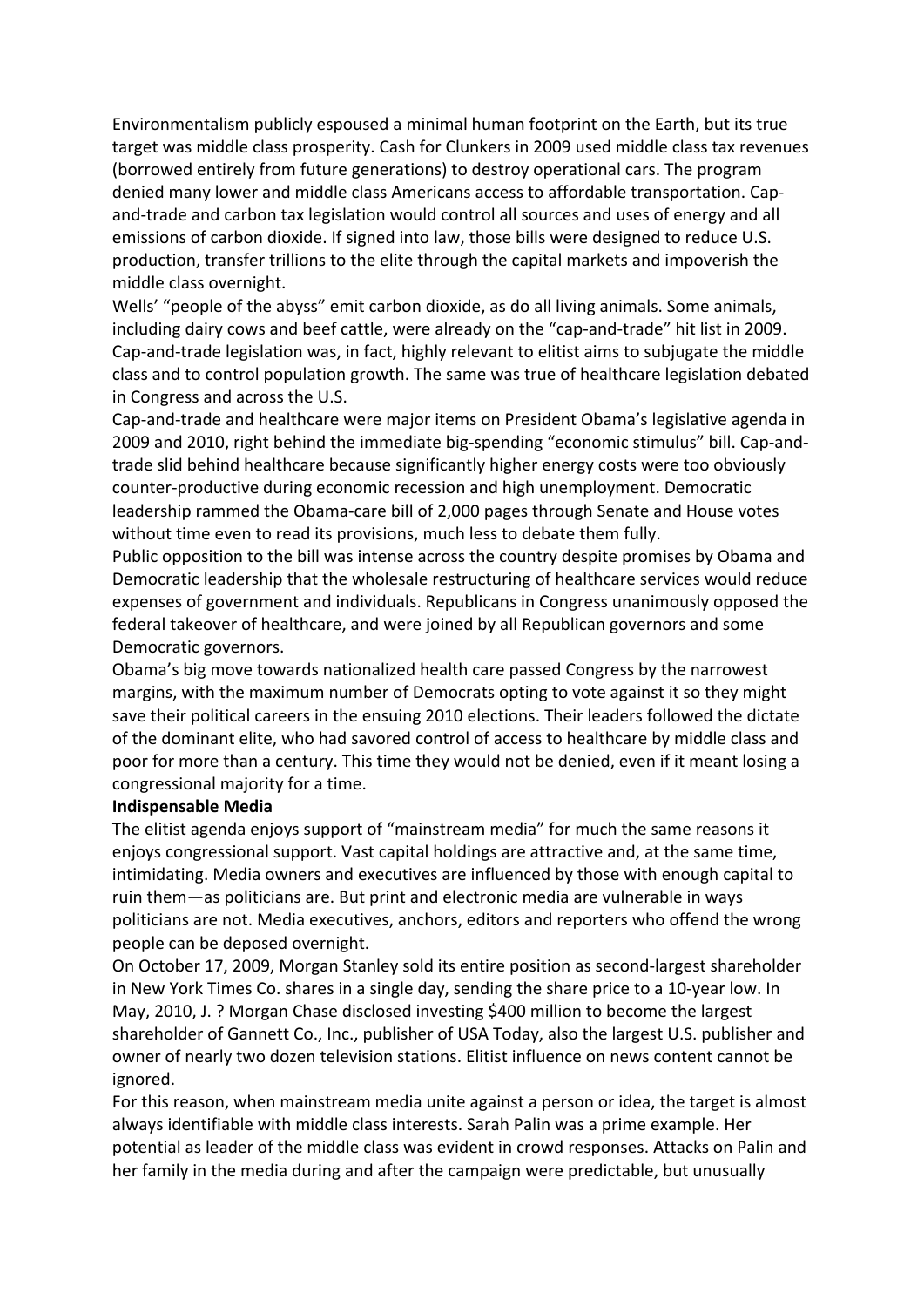venomous. Michelle Bachmann, a congressional representative from Minnesota, was another articulate icon of middle class values similarly targeted.

#### **Making the Agenda Happen**

The dominant elite's agenda explains why the U.S. State Department is so perennially "independent" in any presidential administration, whether Democratic or Republican. This is another way to say the dominant elite influence U.S. foreign policy directly, as well as through the president.

National security issues are held more closely within the White House, but do not escape elitist influence. Trade policy is strongly protectionist even while it is said to be free trade. High tax regimes are promoted worldwide through policies and practices of the International Monetary Fund and the World Bank. Anti-war and disarmament policies are often embraced in rhetoric as national security and defense capabilities are weakened. These policies historically have provoked greater conflict and war, rather than less. As in the Dark Ages, when wars occur, the middle class and poor fight the battles because they know the importance of their freedoms. The dominant elite instigate and profit from the conflict. The "active, energetic force" which wrote laws and molded thought in the U.S. in the first decade of the 21st Century included Goldman Sachs, J. P. Morgan Chase, Morgan Stanley, Rockefeller, Rothschild, Soros, Kennedy, Schumer, Paulson and others, some recognizable and others not so well known. Additional esteemed members of "the force" were the giant tax-exempt foundations and trusts, which wielded enormous capital in an expansive economic role, and yet paid no taxes on income as did the bedeviled middle class. This was what Wells forecast would be done to take down and destroy the propertied middle class, along with its hated democracy and capitalism. "The force" owned the U.S. government. Narcissistic, anti-social, even sociopathic aims formed its worldview and ideology. Deciphering aims and designs of the dominant elite has never been simple. They maintain deep cover behind multiple curtains hiding them from public view. Think of the Wizard of Oz times ten and remember what Henry George described as extensive, elaborate "fallacies and misleading theories" designed to hide motives and schemes. But identifying their aims is not impossible.

Recall the "new republic" said by Wells to be in the nature of a secret society which would evolve into a world government. In 1914, as President Wilson busily implemented important elements of the elitist blueprint, a new periodical publication named The New Republic, came into being. TNR, as the magazine called itself, showed remarkable resilience during nearly a century which saw the rise and demise of many more prominent periodicals. Wells' "new republic" did not go dormant when Wilson left office. E. M. House, Wilson's interface with the dominant elite, fronted public formation in 1921 of the Council on Foreign Relations740 whose members would serve as functionaries in exerting influence over the federal government. CFR operated throughout the 20th Century and, by 2006, had more than 4,000 members dispersed in powerful positions throughout American government, finance, industry and society.

In 1954, an elite circle invited by Prince Bernhard of The Netherlands formed an international secret society called the Bilderberg Group. The name was chosen either from the hotel where they first met or as a tribute to Farben Bilder, a subsidiary of I. G. Farben AG, the giant German conglomerate formed in 1925.

Bernhard served on the board of Farben Bilder in the early Thirties, and was in the Reiter SS Corps. Farben Bilder's executives were notable for having initiated Heinrich Himmler's "circle of friends" who were protected from Nazi displeasure during the Thirties.741 After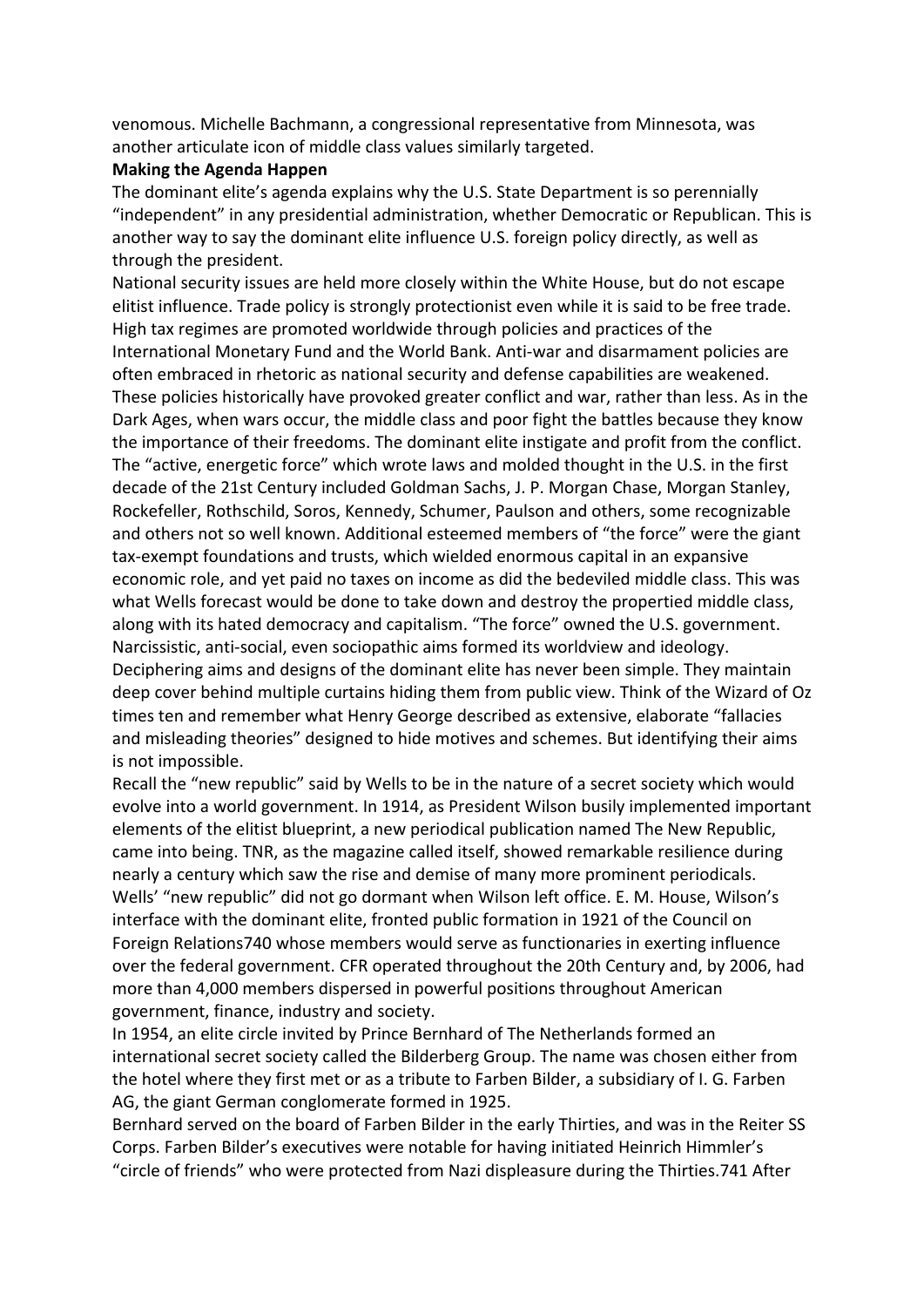marrying into the Dutch royal family, Prince Bernhard spoke against Hitler in 1940 and was commander of the free Dutch armed forces by 1944.

In 1973, a pre-eminent member of the Bilderberg Group, David Rockefeller, also chairman of Chase Manhattan Bank, was the prime mover in forming a third interlocking secret group called the Trilateral Commission, which brought Japan into the circle of American and European elite.742 By that date, gigantic stores of wealth amassed by the Japanese elite through World War II looting of Asia—initially buried in deep cover within Japan or the Philippines—were known to America's dominant elite, and much of the gold bullion unearthed was distributed by the U.S. among international banks and central banks.743 The Council on Foreign Relations, the Bilderberg Group and the Trilateral Commission acted in tandem to exert power privately and through governments. Their capability to control events globally was beyond definition, other than by incidental anecdotal illustrations, due to the invisible nature of power emanating from capital holdings which moved their agenda. In 2010, TNR published commentary by an academic economist (a CFR member) that "a breakdown in the rule of law … at the deepest level" caused the continuing financial crisis in America.744 The author mentioned repeal of the Glass-Steagall Act in 1999, the Commodities Futures Modernization Act of 2000, and SEC's 2007 repeal of the uptick rule relating to short sales of securities. These legislative and regulatory acts amounted to "desupervision," which caused a "criminal takeover of the home mortgage industry" manifested in unwise loans to unqualified borrowers.

The new President Obama, advised TNR's author, should have changed course, nationalized "the largest problem banks," written-down their mortgage assets and curtailed the banks' lobbying influence over Congress. Since Obama missed his opportunity to take charge and re-shape the financial industry, the author advised this prescription: "new, policy-focused financial institutions like the Reconstruction Finance Corporation to take over the role that the banks and capital markets have abandoned … a national infrastructure bank, an energyand-environment bank, a new Home Owners Loan Corporation, and a Gulf Coast Reconstruction Authority modeled on the Tennessee Valley Authority … [a]ll of this by loans made at low interest rates and for long terms…."

Centralized planning, ownership and operation of capital deployment on this scale by government—inevitably doing what the elite demands—is the time-honored recipe for destroying middle class prosperity. Yet advice of this nature passed for serious intellectual contribution in 2010 U.S. power circles—proof positive that those circles are dominated by the mercantilist design to suppress the middle class and return to the two-class society Wells portrayed as the natural scheme of things. Government controlled by the dominant elite drove commercial banks and other private capital from their traditional market roles. With markets in this crippled condition, TNR-selected "intelligently critical men of the new republic" pressed government to fill the vacuum in ways which stripped the middle class of their use of markets and even of their political rights. These events represent substantial advances along the path Wells laid out in 1901 for returning to a two-class society. **Mercantilism vs. Capitalism** 

Why the enmity expressed by H. G. Wells towards capitalism? This may seem an anomaly to some, since Wells was champion of the dominant elite, who as financiers of Wall Street were often said to be the purest epitome of capitalism. Wells should not hate capitalism if his masters and sponsors were pure capitalists.

In fact, however, dominant elite financiers of Wall Street were not and are not capitalists. They are mercantilists, the bitterest enemies of capitalism. Dominant elite acquire capital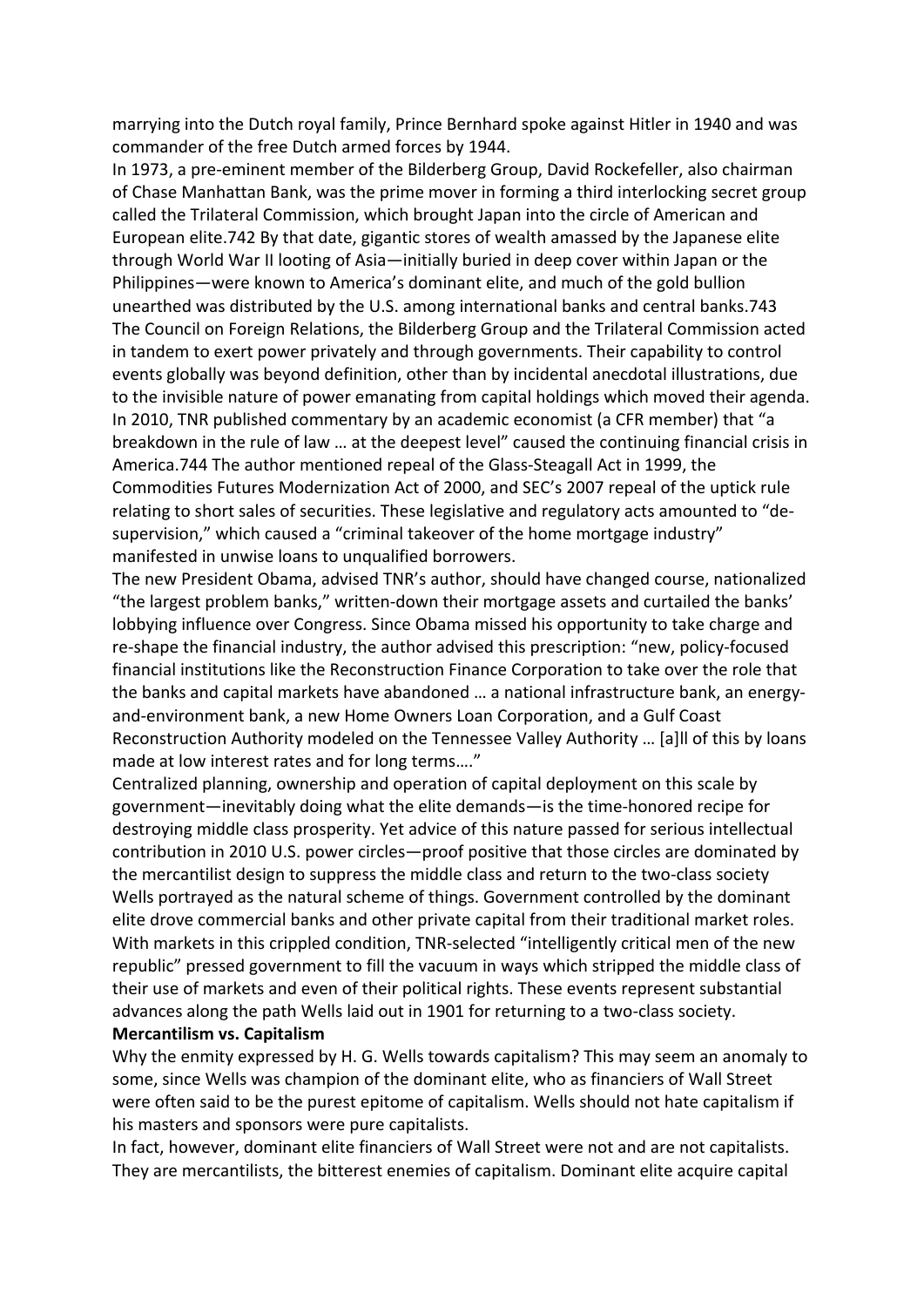and wealth by leveraging government influence for commercial and financial advantage. They live and gain by government favor—monopoly markets, or tacit license for deceitful trading and commercial tactics. Mercantilists deplore true competition in markets, and use government influence to avoid and foil it.

Capitalism was developed by the middle class as they competed against each other and the dominant elite. Capitalist is the name given to one who produces for reward. Capitalists create and accumulate capital, which enables them to improve their standard of living. Capitalism and democracy empowered the new third class—the middle class—while the dominant elite fought both processes with hammer and tong to keep outsiders penniless and subjugated.

Wells attacked democracy and capitalism for these reasons. Neither democracy nor capitalism could have succeeded without the other. Failure of democracy would have meant no political rights and no right to compete in commerce—thus, no capitalism and no prosperity. Absent capitalism, there would have been no prosperity, and thus no political influence or democracy for those who languished in poverty for more than half a millennium as mercantilists plied their graft. Democracy and capitalism are so intertwined and symbiotic, reality is often described as democratic capitalism.745

During the past millennium, human society has existed fully three-quarters of the time—750 of 1,000 years—under the boot-heel of elitist domination. During the remaining 250 years, counting from 1760 to the present, even Americans have been afflicted repeatedly with wars and depressions fashioned first in the minds of mercantilist elite. The "good" 250 years contain by far the deadliest war in U.S. history (1861-1865), the longest economic contraction (1873-1879), the two most destructive and deadliest wars in world history (1914-1919 and 1939-1945), the deadliest world epidemic (1917-1918 "influenza") and the deepest economic depression in U.S. history (1929-1940).

This drives home the point that these elite are habitually domineering—they do not easily or willingly submit to middle class control of government policy. The relatively prosperous interregnum in the U.S. since World War II appeared to be nearing its end in 2010. Mercantilist policy was evident in rampant fraud in financial markets, public debt borrowed to make gifts to Wall Street banks and other government allies, Federal Reserve creation of money for gifts to Wall Street banks, manipulation of currency value as weapon of trade war, tariffs imposed on automobile tires favored by poor Americans but made in China, and diversion of fresh water from farmers in the San Joaquin Valley of California for release into the Pacific Ocean through the Sacramento Delta.

The list goes on, but the message communicated resembled Franklin Roosevelt's message during his 1932 presidential campaign. The U.S. government was abandoning the larger production model of free market capitalism in favor of the smaller, mercantilist, monopoly production model.

This turn towards more stringent mercantilism meant fewer jobs, higher unemployment, lower wages and lower living standards for the middle class—all those who work for a living. For the dominant elite, it meant lower cost of resources and assets, less competition in business and for political influence, and no likelihood of government policing of financial fraud. In other words, for the dominant elite it meant returning to something like the nirvana of the Great Depression. The primary distinction was much higher public debt incurred in 2008-2010, which implied higher tax rates and longer lasting poverty for generations ahead.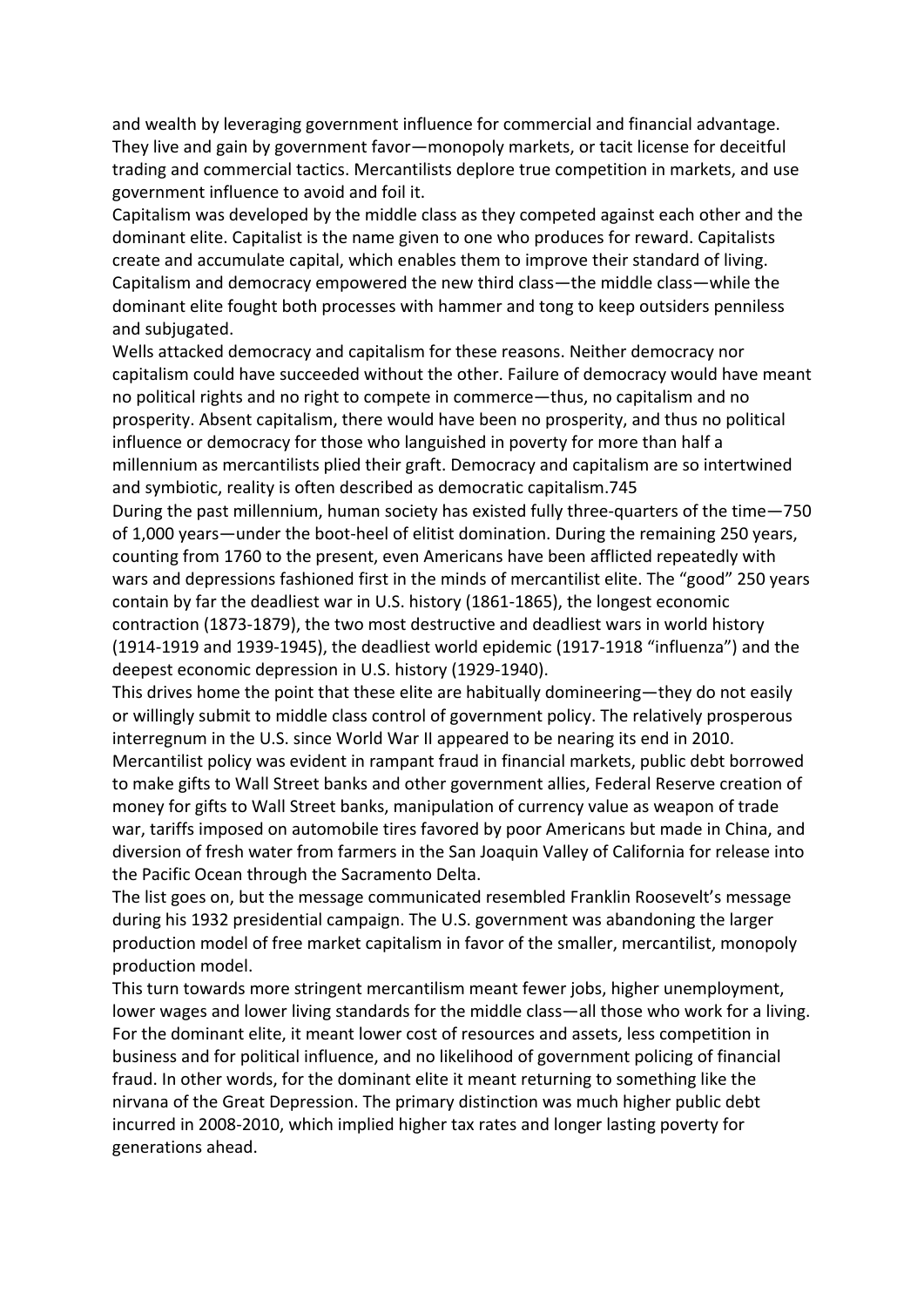### **Private Agenda Shadows Public Policy**

Sociopaths pursue their goals, not by declaring them openly, but through deceit. They use multi-layered deception (Keynesian economics, for example) to create "elaborate fallacies and misleading theories," while concealing designs and motives.

A watchful eye notes that U.S. public policy varies in certain respects from views expressed by Wells in 1901. The political platform of the Democratic Party reshaped by Franklin Roosevelt departs from Wells' pronouncements even more sharply. For example, "people of the abyss," people of color, the physically or mentally impaired, the genetically vulnerable and others Wells reported would "have to go" are now championed both in public policy and by the Democratic Party.

Wells and his sponsors realized that the "solutions" he described could not be admitted in public discourse, much less fully implemented, until the timing was right—when men of the new republic took full power. Why not use votes of "people of the abyss" to gain power before letting them in on the true social agenda?

Human abortion is obviously a social practice bearing upon population growth, the greatest evil in the elitist paradigm. The U.S. Supreme Court first ruled in its 1971 Roe v. Wade decision that an expectant mother has a constitutional right of privacy in dealing with abortion of her baby until onset of the third trimester of pregnancy. On this legal foundation, abortion grew sharply as a social practice in the U.S. The underlying motive of abortion policy evolved from avoiding unwanted births into expression of woman's freedom of choice.

Similarly, Wells' graduated heavy taxation of middle class incomes has been fully implemented on occasions, but disguised by public rhetoric and media as hitting the rich and wealthy hardest. This fallacy is permitted by public misunderstanding that the most successful middle class—those who produce and earn most—are the rich and wealthy. When the mercantilist agenda produced public scandal, a favorite responsive tactic was to characterize the cause as capitalism. Media pretended mercantilism was capitalism, while in truth capitalism is antithetical to mercantilists. So capitalism got the bad name, and mercantilism got a pass. In a similar vein, elitist public media unfailingly described the central human dynamic in markets and capitalism as "greed." These points are not trivial. They illustrate how misinformation—repeated again and again in classrooms, music, television and other media—molds false worldviews.

Mind games of this nature undermined the ability of individuals to assess correctly and resolve social dilemmas. A frequent error misperceived mercantilism to be capitalism precisely the outcome intended by dominant elitist mercantilists who pull the strings on such thought control. In turn, this led to the mistaken view that socialism was preferable to capitalism, since government had more sway in shaping socialism. This common thought process brought many well-meaning individuals to think and act in ways directly harmful to self and society.

Within the middle class, some consider the dominant elite to be, at worst, benign. Intellectuals and upper-middle class in varying numbers credited themselves with having "made it" socially, and associated themselves with elitist ideas. Some believed they and the dominant elite were simpatico. Any such idea was serious error, however, unless held by one in the hard-core "superior class," in which case the person was not middle class at all. One who does productive work to make a living needs to understand that the dominant elite intend to do them harm—to destroy them. Tragically, naïveté creates vulnerability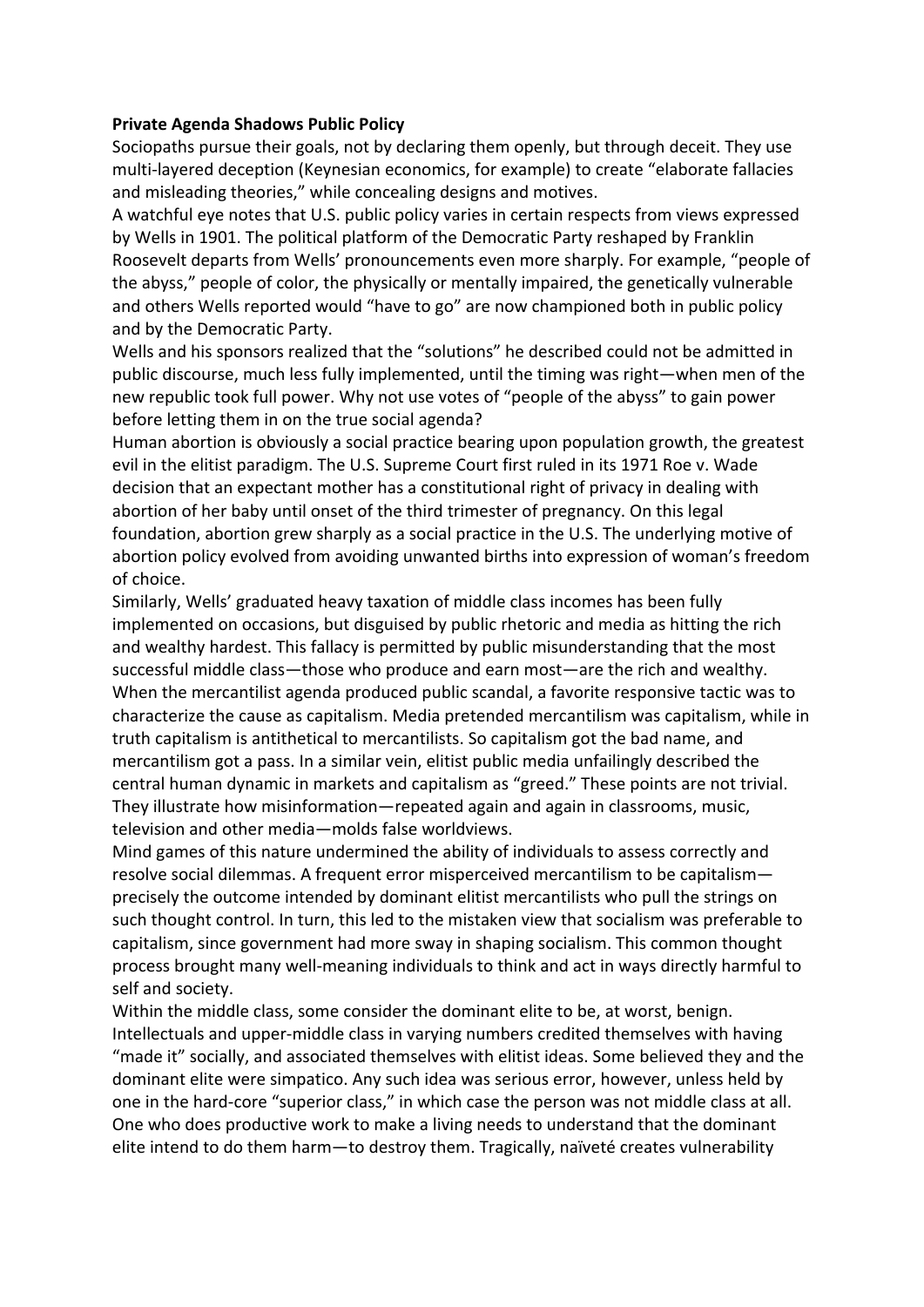which makes class exploitation easier to accomplish and more difficult to detect, prevent or defeat.

Mercantilism combines private interest and government power for corrupt, malicious purpose. Mercantilism and government together perpetrate policy which is fundamentally anti-social. Understanding this is essential to success of human liberty.

A person aware of mercantilist policy is likely to prefer smaller government. Few wish to give government more power over private activity if doing so weakens private enterprise and increases government latitude to act corruptly.

Capitalism is the tool of the middle class, not of financial predators. In centuries past, the firm most often was the individual, and this remains true for millions in the 21st Century. Capitalism came into being as the business system of the firm, much as classical economics formed as the economic theory of the firm.

This remains the essence of capitalism. It is the business mechanism by which the individual, the firm, the small business advances its interests. The fact that some individuals and firms act at counter-purposes to it—that is, they design means for stealing capital produced by productive efforts of others—should come as no surprise. But those persons with deceitful, predatory designs should not be called capitalists any more than bank robbers should be called bankers or businessmen.

## **The European Front**

Observers of the dominant elite sometimes miss the crucial mercantilist distinction. Not recognizing mercantilism, they fail to grasp that mercantilism sees capitalism as the tool of its arch-enemy—the middle class—and seeks the destruction of both.

One scholar born in pre-revolutionary Russia with a Christian world-view found capitalism to be a predatory culprit. This was his conclusion even as he exculpated essentially the entire middle class from complicity in a Capitalist-Communist conspiratorial drive for absolute power.746 Thus, even a person closely attuned to detecting contrivances of the dominant elite can be misled on important issues. Fallacious theories in economics are designed to conceal such fundamental points.

The same Russian author, George Knupffer, later translated from Spanish to English an astonishing and historically significant document. Called The Red Symphony, it included a transcript of the 1938 interrogation of C. G. Rakovsky, former ambassador to France from the Soviet Union, conducted by Joseph Stalin's agent amidst purges which preceded Stalin's assassination of Leon Trotsky.747

Before this interrogation, Rakovsky was given a show trial with other Trotskyists, pronounced guilty and sentenced to death. During his later Lubianka questioning, Rakovsky's testimony was so riveting, so insightful, so penetrating and intricate, and so helpful to Stalin, that the dictator stayed his execution and kept him alive, a very rare occurrence.

The Rakovsky transcript came to light primarily due to the role of Dr. J. Landowsky, the physician selected by Stalin's NKVD to assist the interrogation. Landowsky was a Russianized Pole commandeered by the NKVD for his expertise in effects of drugs on humans. He assisted prisoner interrogations for years at Lubianka, the Moscow headquarters of the secret police.

Landowsky was ordered to prepare Rakovsky for questioning (i.e., to select and administer appropriate drugs), to record his testimony, to transcribe it, and to make two copies—one copy for Stalin and one for his NKVD commander. He made a third copy of the transcript,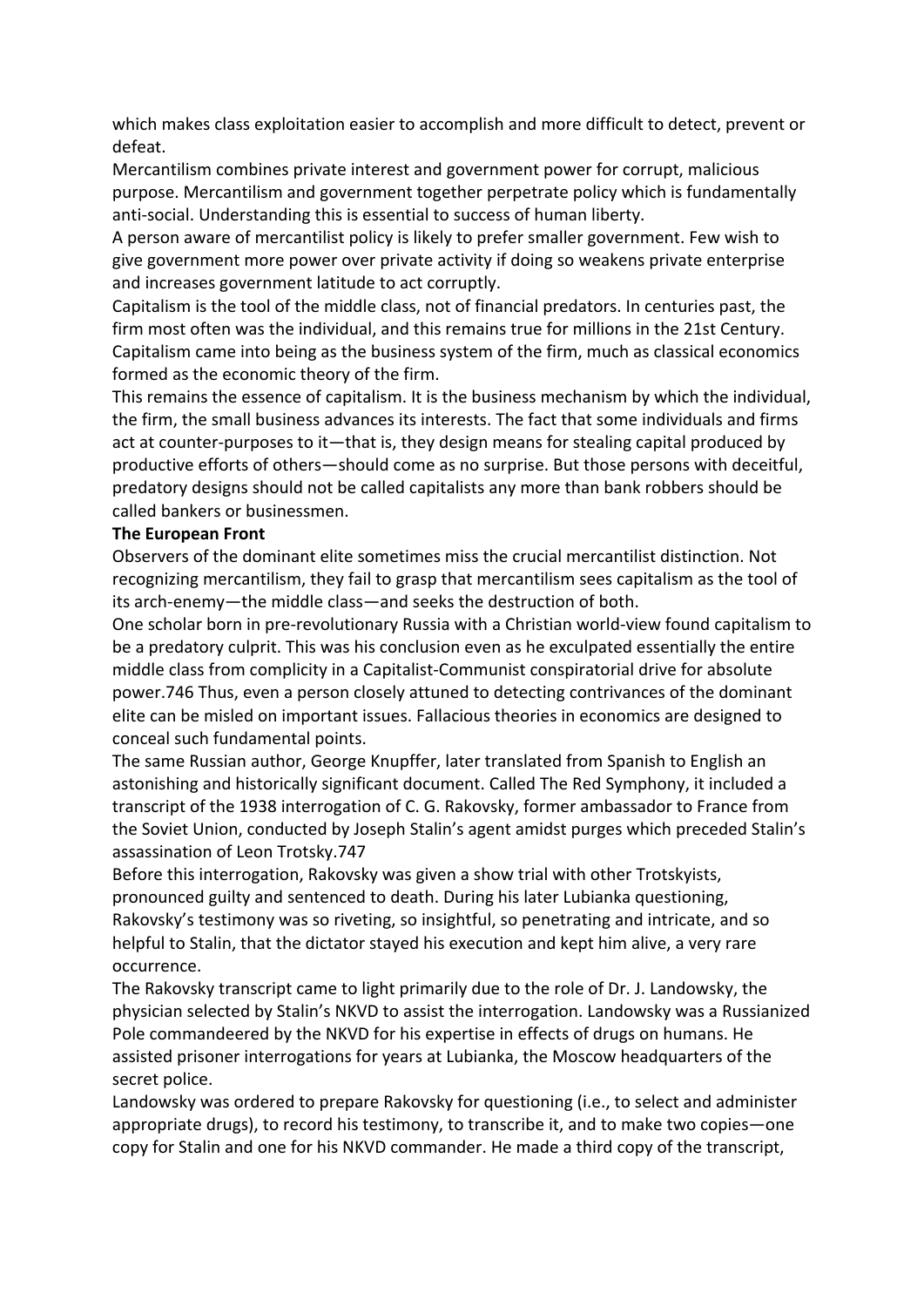which was found on his body in Petrograd (Leningrad) during World War II together with other documents describing his experiences.

Much more was disclosed by Rakovsky than will be related here. He asserted that New York financiers "are revolutionaries objectively and subjectively, quite consciously," and "these people, the bankers, have the impulse towards full power … [s]uch power as Stalin has in the USSR but world-wide … absolute power."748 He identified the Rothschilds as treasurers, or more likely chiefs, of the first Comintern, or cell of the Communist International in Europe. He said this Comintern relationship funded the Rothschild expansion as international bankers, and further identified Kuhn, Loeb & Co. as successor to the House of Rothschild.749

Notice Rakovsky's references to "revolutionaries" and "impulse towards full power" are essentially identical with terms used by H. G. Wells during the Thirties in commenting on Franklin and Eleanor Roosevelt and the Brain Trust. Rakovsky said "not one of 'Them' is a person who occupies a political position or a position in the World Bank." Such positions are given only to "intermediaries."750 He told how young Leon Trotsky, leader of the 1905 revolt in Petrograd against Czar Nicholas II, leapt ahead of older revolutionaries by marrying into a family partnered with the bankers Warburg. "They" accomplished "organized defeats" of Russian forces in World War I sufficient to inspire overthrow of the Czar by parliamentary officials led by Alexander Kerensky. Kerensky conspired with "Them" to hand over power to Trotskyled Bolsheviks as the Communist vanguard. The "October revolution" was financed by "Them" through Kuhn, Loeb & Co. and other American and European banks, including a Swedish bank where Rakovsky "participated in the transmission of funds."751

Rakovsky explained the Versailles Treaty following World War I as "the most decisive precondition for the revolution."752 Reparations payable by Germany to France far exceeded the value of all of France. Hyper-inflation followed by barriers to international trade produced hunger and unemployment and then financial aid from Allied nations—all orchestrated by "Them"—prepared Hitler-led Germany as the only nation situated to invade the Soviet Union so Stalin (the "bonapartist") could be toppled in favor of Trotsky ("Their" agent).

Rakovsky attributed to "Them" an objective to provoke war by Western democracies to topple Hitler in Germany because Hitler "removed … private and international capital [and] took over … the privilege of manufacturing money and put it to work for the benefit of the State."753 Although Germany had almost no gold reserves, Hitler produced jobs and prosperity for seven million workers by means of economies achieved through direct issuance of currency. Though Hitler's objective was rearmament, similar strides were possible in commercial production using the same financial methods. "They" saw this as "hidden danger … very serious …" in its implications for their control of other nations.754 Pressed to name names, Rakovsky said he did not have direct knowledge of who was a part of "Them," but had assurances from Trotsky, who must have known, that Walter Rathenau was one. He was confident that Lionel Rothschild was, also. Others he concluded from "work and personality" as under control of "Them" included the Wall Street bank Kuhn, Loeb & Co. and its families Schiff, Warburg, Loeb and Kuhn. Further, Rakovsky named "Baruch, Frankfurter, Altschul, Cohen, Benjamin, Strauss, Steinhardt, Blom, Rosenman, Lippmann, Lehman, Dreifus, Lamont, Rothschild, Lord, Mandel, Morgenthau, Ezekiel, Lasky…. Most of them in the United States."755 He said he was uncertain whether any one person named was actually one of "Them," but even so each one named could present a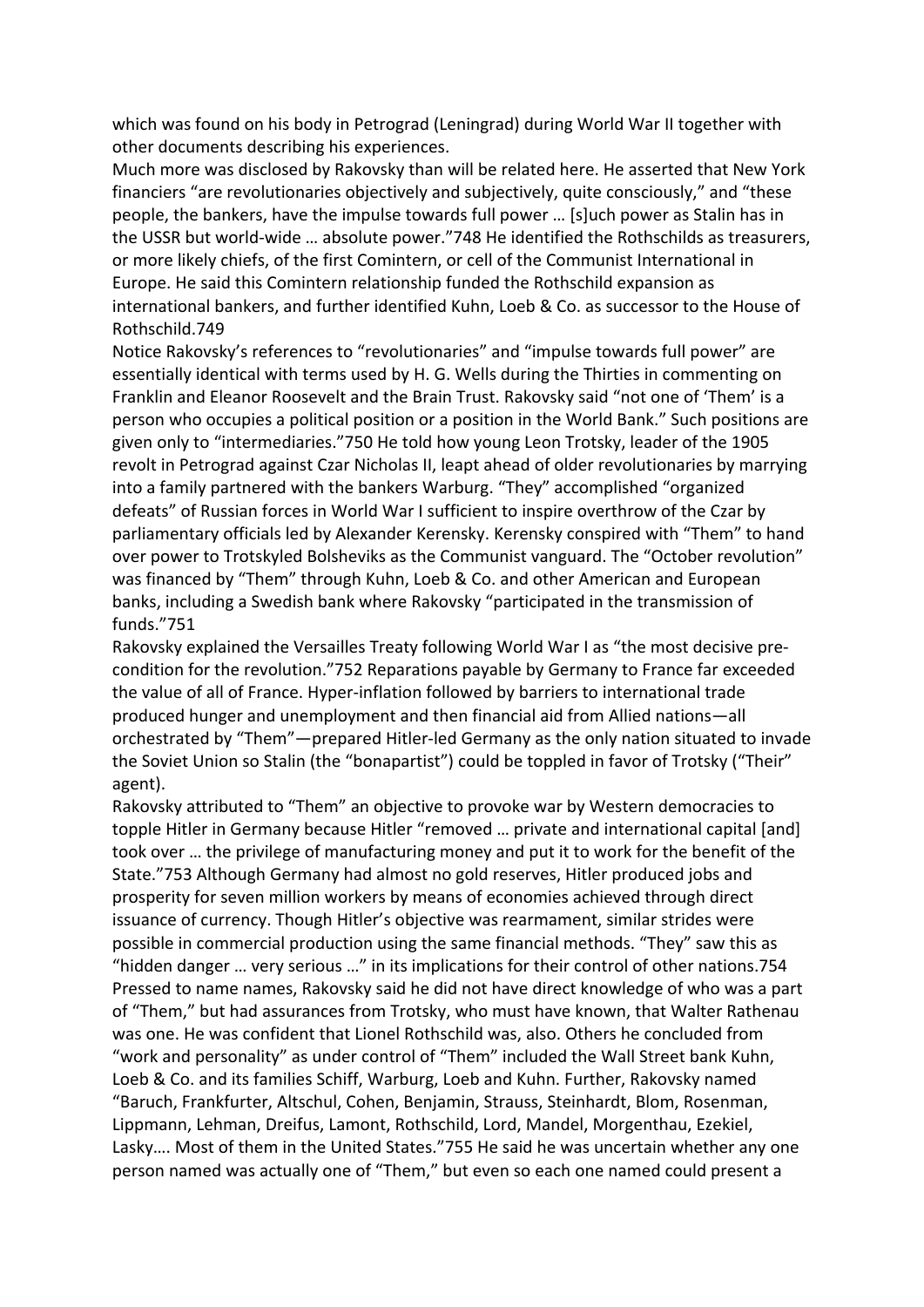proposition to "Them" through indirect channels by expressing thoughts or hypothesis. No direct answer to such a proposition is ever received; only "facts" and events may be observed by waiting and watching.

Were it not for Franklin Roosevelt's actions to deepen and prolong the Great Depression, one could argue that assertions made against the U.S. president by a condemned man under interrogation by the Soviet NKVD should not be repeated. But three points overcome this position.

The first is that any claim Franklin Roosevelt might make to a presumption of good intentions is undercut by the content of this book. Second, Dr. Landowsky's transcript of Rakovsky's testimony was first published in Madrid years ago as Chapter XL called "Sinfonio en Rojo Mayor" of an 800-page book entitled La Lucha por el Poder Mundial by publisher Senor Don Mauricio Carlavilla. Senor Carlavilla validated authenticity of the material as prepared under his supervision by translation of copybooks found on Landowskys body by a Spanish volunteer at the Petrograd front of World War II. And, third, the American people have not been exposed to this information so as to evaluate it fully. Therefore, we proceed to what follows.

Rakovsky was told by his inquisitor that "proofs" of his truthfulness must be validated within days; otherwise, his time might run out before all aspects could be checked out. Under this Sword of Damocles, Rakovsky asked whether the new U.S. ambassador Joseph Davis were present in Moscow. He commented that his "exceptional situation gives me the right, as I see it, against the rules, to make use of an official intermediary."756 The context of the comment signaled to the NKVD inquisitor that the U.S. ambassador was an intermediary of "Them" capable of providing "proofs" helpful to Rakovsky's cause. When asked whether the U.S. government was "behind all this," Rakovsky answered it was "under all this," implying "They" controlled the American government.

Rakovsky then explained that October 24, 1929, the first day of the Great Crash, was the beginning of the "real revolution" and more important than the seizure of power by the Bolsheviki in Russia in October, 1917. In February, 1929, Trotsky left Russia, the financing of Hitler was agreed in July (recall that Baruch was then vacationing in Europe and Scotland), and the Great Crash occurred in October. He said Hoover's term of office was used to prepare for seizing power in the U.S. by "financial revolution" and in the USSR (replacing Stalin with Trotsky) through war and defeat.757He continued: "[E]xecution of the plan on such a scale requires a special man, who can direct the executive power in the United States, who has been predetermined to be the organizing and deciding force. That man was Franklin and Eleanor Roosevelt."(Emphasis added.)758 He then referred to Eleanor as "this two-sexed being" included in the definition of "special man" because Franklin "had to avoid any Delilah."

When asked specifically if Roosevelt was one of "Them," Rakovsky answered: "I do not know if he is one of 'Them,' or is only subject to 'Them,' I think that he was conscious of his mission, but cannot assert whether he obeyed under duress of blackmail or he was one of those who rule; it is true that he carried out his mission, realized all the actions which had been assigned to him accurately."759

In other parts of his testimony, Rakovsky advised regarding the nature of threats to Stalin presented by "Them" in preparing Hitler's Germany for invasion of the USSR, and he prescribed intricate countermeasures. Almost certainly, neither Stalin's intellect and knowledge nor those of his advisors were on par with Rakovsky. Leon Trotsky was assassinated by Stalin's agent in Mexico on August 20, 1940. Hitler's forces invaded the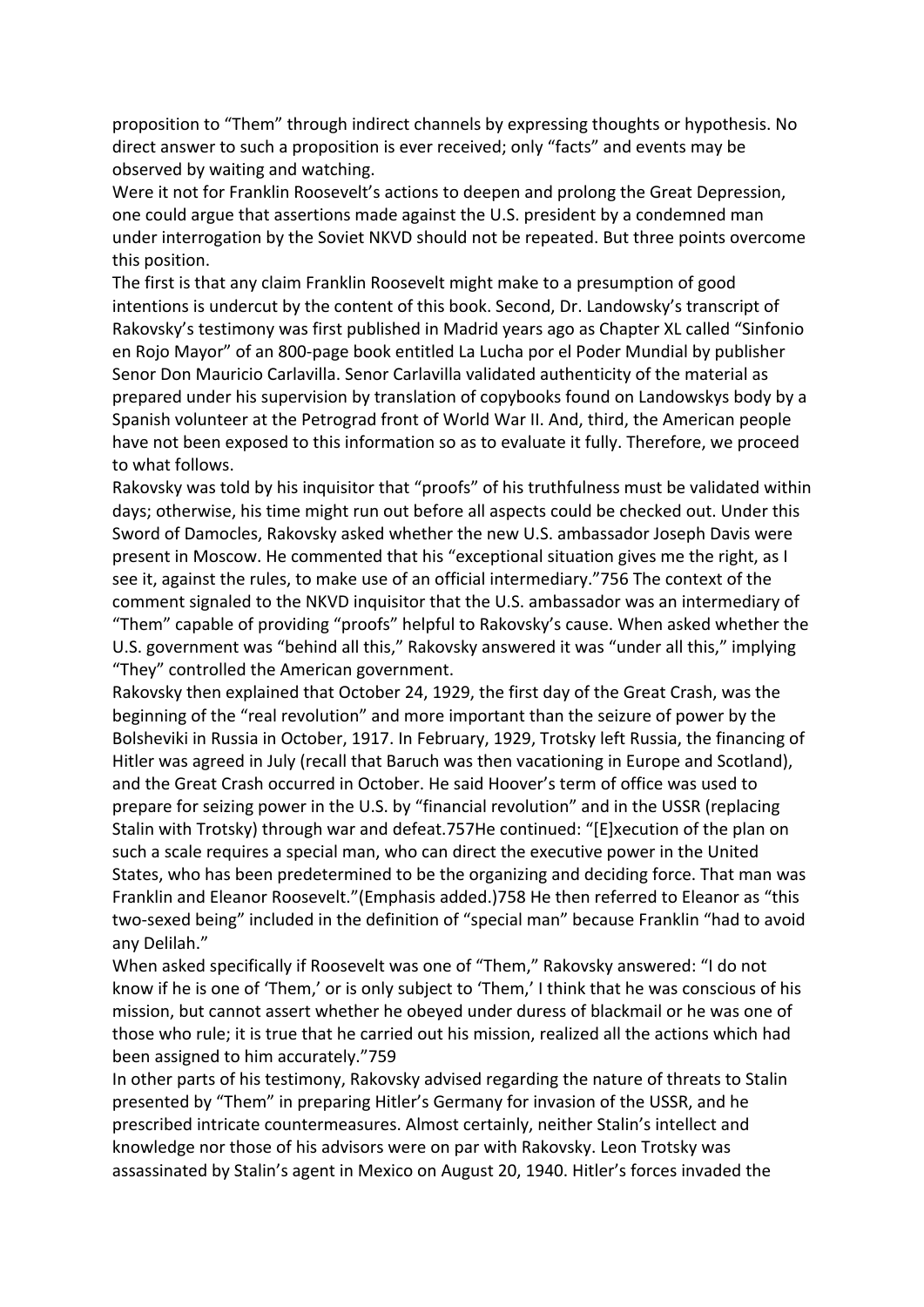USSR in June, 1941. Some report Rakovsky was executed at that time; others say he lived well into the 1950s under a changed name.

Thanks to Landowsky and Knupffer reporting Rakovsky's testimony, the depth of the U.S. crisis in 2008-2010 can be better estimated. America's affliction was not merely rampant financial criminals assisted by government to strip capital from middle class investors, though this reality itself was gigantic in its consequences. America's exposure included nearterm bankruptcy and fall of constitutional government. This risk was a predictable probability based on known facts, partly because it was an interim objective of the vast, aggressive power which exerted dominant influence in writing laws and molding thought. Rakovsky asserted the eventual demise of Communism and installation of "state capitalism" in Russia to be "Their" plan, as was the destruction of nationalism in Germany, Russia and the U.S. The ultimate objective, or "end of history," in "Their" minds was absolute power in the U.S. and worldwide—far from the rise of republican democracy as Francis Fukuyama mused was the future after the fall of the Soviet Union.

### **Searching for Law of Human Progress**

In the last section of Progress and Poverty, Henry George sought to discover a law of human progress explaining why advanced societies decline and perish after reaching a peak. George first marshaled historical evidence to refute conventional wisdom that human progress is slow and steady. Chinese, Egyptian, Greek, Roman and other civilizations suffered worse than setbacks or reversals. Each met its demise relatively quickly. Contemporary historians agree that, though an empire may last centuries, or even "a thousand years" as Churchill hoped the British Empire might, the time lapse between zenith and collapse is brief.760 George saw the need to identify the mechanism that brought about the rapid fall. Patriarchal society naturally evolves into hereditary monarchy as population density increases wealth and government organization concentrates wealth and power. "[T]his unequal distribution of the wealth and power gained as society advances tends to produce greater inequality, since aggression grows by what it feeds on, and the idea of justice is blurred by the habitual toleration of injustice."761

The process intensifies when war is waged, because concentrated authority makes absolute power necessary. Similarly, specialization of function provides great gains in productivity, but also places leadership of military, justice and other social necessities in the hands of a select few. These elite few leverage their personal desires with government power. They ignore fairness and justice as necessary to achieve their ends. This is the antisocial poison which brings down civilizations. Injustice grows to counterbalance and then to overwhelm the force by which society improves and advances. Those suppressed by injustice expend ever greater proportions of mental and physical capacity merely to sustain existence. The elite, by contrast, expend greater resources intensifying their systematic suppression and ostentatious habits. "It is in this way that petrifaction succeeds progress"762 and civilization falls.

This process by which human progress is slowed and reversed is accompanied by cultural moves away from morality and religion, particularly Christian principles. Cardinal virtues of prudence, temperance, justice and fortitude, and Christian virtues of faith, hope and charity, do not reside easily in minds bent to purposes of ruling society. Ethical, moral and religious concepts cause angst which is not easily tolerated by rulers. Better to take a concept from the realm of physical science, say Albert Einstein's general theory of relativity, and convert it into a social concept of ethics and morality. Right and wrong are not fixed and rigid concepts, but are determined relative to an individual's own experiences and views. If a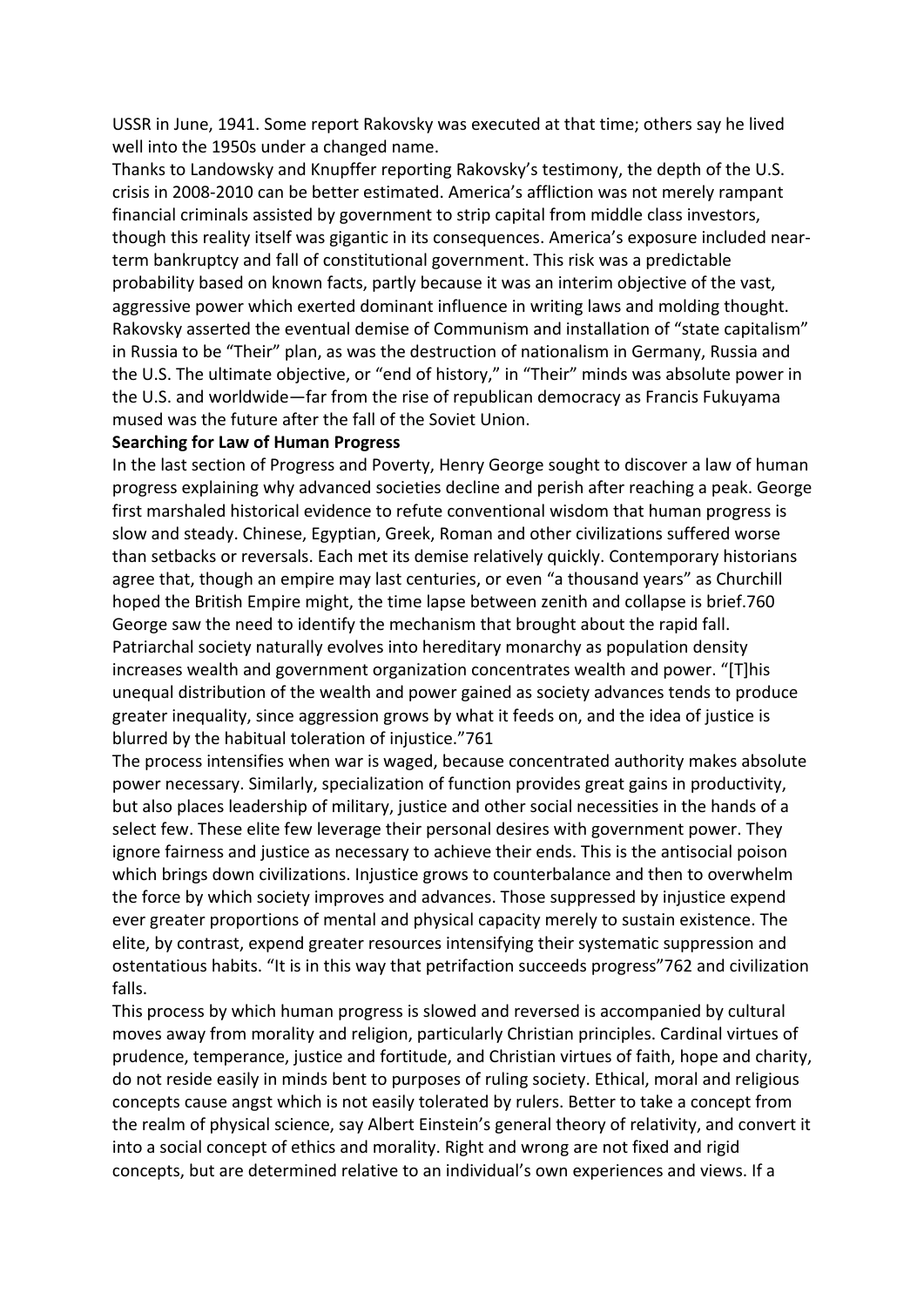person can act without remorse or regret, then the act is acceptable and not to be judged by others—especially not by those with lower standing.

Rationalization may briefly comfort rulers, but removing a sense of right and wrong from society is shortsighted. Doing so raises a double-edged sword. One edge relieves a ruling class of pangs of conscience, but the other cleaves from the downtrodden many inhibitions when they rise against oppressors. Their rage is horrific to envision.

The social compact of Western Civilization includes a basic sense of justice. Much of this compact was reduced to written form in the Bill of Rights of the U.S. Constitution. Life, liberty, pursuit of happiness, due process of law, no taking of private property without just compensation, trial of accused by a jury of peers, no double jeopardy, no ex post facto laws—which of these and other human rights may be impugned before the social compact is broken?

Drawing a fine line in answering this question is unnecessary when affronts to human dignity and sense of justice reach monstrous proportions. Inflamed passions do not await precise analysis. The Federal Reserve System, the U.S. Treasury, the Securities & Exchange Commission and the Commodities Futures Trading Commission—to name but a few—are levers of financial power. Each lever is misused to impoverish Americans and the world not by error or mistaken judgment, but by design—to make selected beneficiaries immensely rich and influential. They must be recommitted by reform to service of the people.

A certain kind of power flows, as Mao said, from the barrel of a gun. Another kind of power flows from capital produced by labor and enterprise of humanity. Full power, so absolute it extinguishes all other power, flows from superior accumulation of capital. Elite financiers accumulated capital so successfully from producers that they succeeded in buying politicians, regulators and governments. From that point, their further accumulations proceeded so dramatically, without limits of law or conscience, the siren of absolute power beckoned from close by. Money didn't buy just guns or governments. It bought more money—more capital—to provide ever increasing influence, control and power. The elitist paradigm concerns itself with trivialities of class envy, population growth, regulation and ideology. But its goal is full power to those few determined to take it by will. Can the middle class prevent this and survive, even flourish, through political action and rule of law?

708 Mark Blaug, Economica, New Series, 47, no. 188 [1980] p. 472.

709 Henry George, Progress and Poverty (New York, 1880) 294-295.

710 Quigley, Tragedy and Hope, 324.

711 H. G. Wells, Anticipations of the Reaction of Mechanical and Scientific Progress Upon Human Life and Thought (Harper & Brothers, New York and London: 1901), 76-77. Notice use of the term "reaction" in Wells' title, which initially seems misused until the book's contents reveal elitists' blueprint to undercut, dismantle and destroy progress achieved by the middle class.

712 Id., 77. 713 Id., 79-80. 714 Id., 80-86. 715 Id., 83-84. 716 Id., 85. 717 Id., 88. 718 Id., 90.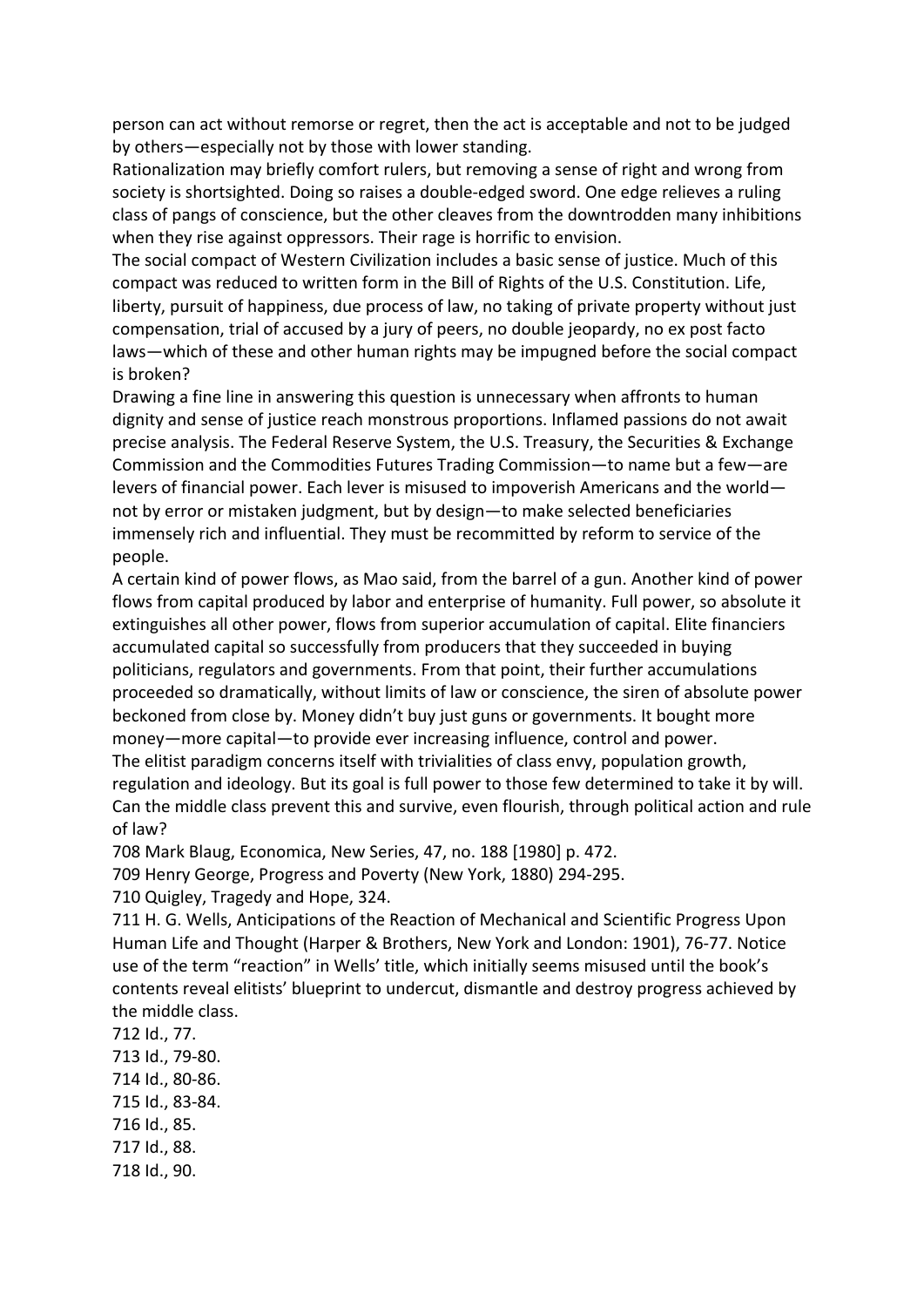# 719 Id., 78.

720 Id., 92.

721 Id., 161-166.

722 Id., 230."[T]he negro and the poor Irishman and all the emigrant sweepings of Europe… constitute the bulk of the American abyss…" Wells observed. Id., 298.

723 Id., 189-190.

724 Id., 293.

725 Id., 298. The "trust-owned business organisms" Wells had in mind, such as Carnegie's U.S. Steel and Rockefeller's Standard Trust, id, 296-297, were "of the utmost significance" in formation of the "new republic" secret society, as they had already "passed out of the region of commercial operations into that of public affairs… under men far more capable than any public officials… quite outside the ostensible government system altogether." The Carnegie Foundation, Id., 291, the later Rockefeller and Ford foundations, as well as the recent Gates Foundation (which houses the Bill Gates and Warren Buffett fortunes), conceived upon "disinclination to found families of functionless shareholders," would proceed "with a clearer common understanding" and, for that reason, would be exempted from paying income taxes on their substantial business activities.

726 Id., 300.

727 Id., 308-311.

728 Id., 312-314.

729 Id., 323-332.

730 Id., 342.

731 Id., 338.

732 Thomas Hobbes, Leviathan (1651), c. XIII.

733 Fred Siegel, "The Godfather of American Liberalism," City Journal, Spring, 2009, Vol. 19, No. 2.

734 Id.

735 The financial mercantilists have been called "materialistic messianists." George Knupffer, The Struggle for World Power: Revolution and Counter-Revolution (USA, 4th Edit.: 1986), 103. Knupffer contended they seek absolute power throughout the world by exerting influence which flows from their ever greater capital, and that Communism was their tool for breaking down opposition in specific nations, primarily Russia under Czar Nicholas II. 736 Quigley, Tragedy and Hope, 326-327.

737 Id., 338.

738 Id., 339.

739 Id., 350.

740 Daniel Estulin, The True Story of the Bilderberg Group (TrineDay LLC, 2nd Edit., 2009), 78.

741 Id., 19-20.

742 Id., 137-147.

743 Seagrave, Gold Warriors, 96-100.

744 James K. Galbraith, "Tremble, Banks, Tremble," The New Republic, July 9, 2010. http://www.tnr.com/article/economy/76146/tremble-banks-tremble

745 Michael Novak, The Spirit of Democratic Capitalism (American Enterprise Institute, Simon & Schuster, New York: 1982).

746 George Knupffer, The Struggle for World Power: Revolution and Counter-Revolution (4th Edition, USA: 1986), 48-49.